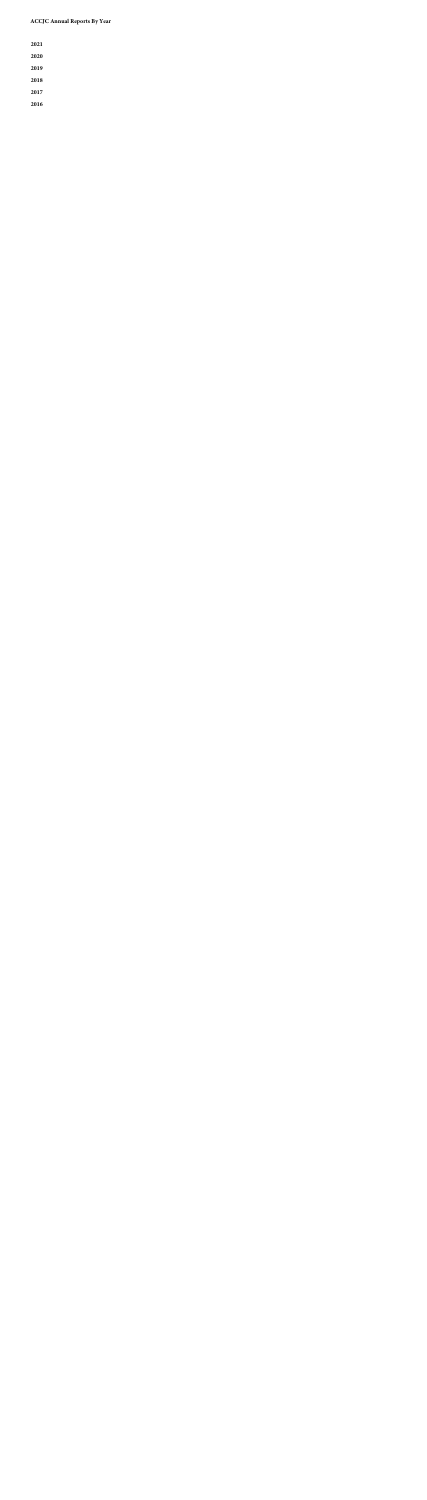

**ACCREDITING COMMISSION FOR** COMMUNITY AND JUNIOR COLLEGES WESTERN ASSOCIATION OF SCHOOLS AND COLLEGES

| Help| Logout

# **2021 Annual Report Final Submission**

04/02/2021

Evergreen Valley College 3095 Yerba Buena Road San Jose, CA 95135

# <span id="page-1-0"></span>**General Information**

| #         | <b>Question</b>                          | <b>Answer</b>                       |
|-----------|------------------------------------------|-------------------------------------|
| <b>L.</b> | Confirm your College Information         | <b>Confirmed</b>                    |
| 2.        | Name of individual preparing report:     | <b>Matais Pouncil</b>               |
| 3.        | Phone number of person preparing report: | 408-270-6451                        |
| 4.        | E-mail of person preparing report:       | matais.pouncil@evc.edu              |
| 5.        | Type of Institution (select one)         | <b>California Community College</b> |

# **Headcount Enrollment Data**

| #                                                                                                                   | Question                                                                                                                                                                                                                                                                                                                                                                                                                                                                                                                                                                              | <b>Answer</b>          |  |  |  |  |
|---------------------------------------------------------------------------------------------------------------------|---------------------------------------------------------------------------------------------------------------------------------------------------------------------------------------------------------------------------------------------------------------------------------------------------------------------------------------------------------------------------------------------------------------------------------------------------------------------------------------------------------------------------------------------------------------------------------------|------------------------|--|--|--|--|
|                                                                                                                     |                                                                                                                                                                                                                                                                                                                                                                                                                                                                                                                                                                                       | 14,422<br>$2017 - 18:$ |  |  |  |  |
| 6.                                                                                                                  | Total unduplicated headcount enrollment:                                                                                                                                                                                                                                                                                                                                                                                                                                                                                                                                              | 14,343<br>2018-19:     |  |  |  |  |
|                                                                                                                     |                                                                                                                                                                                                                                                                                                                                                                                                                                                                                                                                                                                       | 14,763<br>$2019 - 20:$ |  |  |  |  |
|                                                                                                                     | Percent Change 2017-18 to 2018-19: (calculated)                                                                                                                                                                                                                                                                                                                                                                                                                                                                                                                                       | $-1%$                  |  |  |  |  |
| 6a.                                                                                                                 | Percent Change 2018-19 to 2019-20: (calculated)                                                                                                                                                                                                                                                                                                                                                                                                                                                                                                                                       | 3%                     |  |  |  |  |
|                                                                                                                     | <b>6. Additional Instructions and Data Definitions:</b><br>For the purposes of this report, unduplicated headcount is defined as the total number of students (credit and non-credit)<br>enrolled at the end of the general enrollment period (also referred to as first census date). The academic year should<br>include leading summer, fall, winter, and spring terms. If your institution calculates the academic year differently for the<br>purposes of monitoring annual enrollment, you may respond using your local calculation and describe your method in<br>Question 20. |                        |  |  |  |  |
|                                                                                                                     |                                                                                                                                                                                                                                                                                                                                                                                                                                                                                                                                                                                       | 13,321<br>$2017 - 18:$ |  |  |  |  |
| 7.                                                                                                                  | Total unduplicated headcount enrollment in degree applicable credit<br>courses:                                                                                                                                                                                                                                                                                                                                                                                                                                                                                                       | 13,497<br>$2018 - 19:$ |  |  |  |  |
|                                                                                                                     |                                                                                                                                                                                                                                                                                                                                                                                                                                                                                                                                                                                       | 13,840<br>2019-20:     |  |  |  |  |
| Please list any individual program which has experienced a 50% increase or decrease in the last year.<br>7a.<br>N/A |                                                                                                                                                                                                                                                                                                                                                                                                                                                                                                                                                                                       |                        |  |  |  |  |
|                                                                                                                     | <b>7. Additional Instructions and Data Definitions:</b><br>Per federal regulations, ACCJC is responsible for monitoring for significant program growth (or decline) that may<br>potentially impact an institution's ability to meet Accreditation Standards. ACCJC does not determine what constitutes a<br>program for colleges. For the purposes of this report, you may define degree-applicable credit programs as appropriate                                                                                                                                                    |                        |  |  |  |  |

for the context of your institution's unique mission.

# **Distance Education and Correspondence Education**

| #   | <b>Question</b>                                                                                    | <b>Answer</b>                                            |
|-----|----------------------------------------------------------------------------------------------------|----------------------------------------------------------|
| 8.  | Total unduplicated headcount enrollment in distance education in last<br>three years:              | 3,244<br>2017-18<br>3,645<br>2018-19<br>4,330<br>2019-20 |
| 8a. | Percent Change 2017-18 to 2018-19: (calculated)<br>Percent Change 2018-19 to 2019-20: (calculated) | <b>12%</b><br>19%                                        |

# **8. Additional Instructions and Data Definitions:**

Distance education is defined as education that uses technology to deliver instruction to students who are separated from the instructor(s) and to support regular and substantive interaction between the students and the instructor, either synchronously or asynchronously. For the purposes of this report, include only those courses that are 100% online in your calculation of unduplicated headcount enrollment for distance education. Do not include hybrid courses or courses in which all the class hours are face to face, but some material is posted online.

**IMPORTANT NOTE REGARDING DATA FROM SPRING 2020:** When calculating total DE enrollment for 2019-20, please include 100% online courses from summer 2019, fall 2019, and winter 2020. For Spring 2020, please include only courses that were originally scheduled as 100% online. Omit any courses that shifted to a distance modality due solely to the COVID-19 pandemic.

| <u>.</u> | VOU –<br>Correspondence F<br>offer t<br>$\blacksquare$ |  |
|----------|--------------------------------------------------------|--|
|----------|--------------------------------------------------------|--|

# **9. Additional Instructions and Data Definitions:**

Correspondence education is defined as education in which (1) the institution provides instructional materials (and examinations on these materials), by mail or electronic transmission (including transmission via learning management system) to students who are separated from the instructor; and where (2) interaction between the instructor(s) and the student is limited, is not regular and substantive, and is primarily initiated by the student. Online courses or online portions of courses which primarily involve "paperwork" (e.g., reading textbook and other materials posted by the instructor, taking examinations, and submitting assignments) will fall within the definition of correspondence education rather than distance education. If the online portion of a class meets the definition of correspondence education, then even if the class also meets on site, it will be considered a correspondence education course for Title IV qualification purposes. Correspondence education is not considered distance education within the U.S. Department of Education definition (see question 8, above).

| 13.             | List your Institution-Set Standard (floor) for successful                                                                                                                                                                                                                                                                                                                                                                                                | 2017-18                       | 2018-19     | 2019-20     |
|-----------------|----------------------------------------------------------------------------------------------------------------------------------------------------------------------------------------------------------------------------------------------------------------------------------------------------------------------------------------------------------------------------------------------------------------------------------------------------------|-------------------------------|-------------|-------------|
|                 | student course completion rate:                                                                                                                                                                                                                                                                                                                                                                                                                          | 71 %                          | <b>71 %</b> | <b>71 %</b> |
|                 | List your stretch goal (aspirational) for successful                                                                                                                                                                                                                                                                                                                                                                                                     | 2017-18                       | 2018-19     | 2019-20     |
| 13a.            | student course completion rate:                                                                                                                                                                                                                                                                                                                                                                                                                          | <b>73 %</b>                   | <b>73 %</b> | <b>73 %</b> |
| 13b.            | List the actual successful student course completion                                                                                                                                                                                                                                                                                                                                                                                                     | 2017-18                       | 2018-19     | 2019-20     |
|                 | rate:                                                                                                                                                                                                                                                                                                                                                                                                                                                    | 71 %                          | <b>71 %</b> | <b>73 %</b> |
|                 | <b>13. Additional Instructions and Data Definitions:</b><br>For the purposes of this report, the successful course completion rate is calculated as the number of student completions<br>with a grade of C or better divided by the number of students enrolled in the course. If your institution calculates<br>successful course completion differently, you may respond using your local calculation and describe your methodology in<br>Question 20. |                               |             |             |
|                 | <b>Certificates</b>                                                                                                                                                                                                                                                                                                                                                                                                                                      |                               |             |             |
| 14.             | Type of Institute-set standard for certificates (Please<br>Select Number or Percentage):                                                                                                                                                                                                                                                                                                                                                                 | <b>Number of certificates</b> |             |             |
|                 | If Number-Other or Percent-other, please describe:                                                                                                                                                                                                                                                                                                                                                                                                       |                               |             |             |
|                 |                                                                                                                                                                                                                                                                                                                                                                                                                                                          | 2017-18                       | 2018-19     | 2019-20     |
| 14a.            | List your Institution-Set Standard (floor) for certificates:                                                                                                                                                                                                                                                                                                                                                                                             | 65                            | 65          | 66          |
|                 |                                                                                                                                                                                                                                                                                                                                                                                                                                                          | 2017-18                       | 2018-19     | 2019-20     |
|                 | 14b. List your stretch goal (aspirational) for certificates:                                                                                                                                                                                                                                                                                                                                                                                             | 66                            | 72          | 76          |
|                 |                                                                                                                                                                                                                                                                                                                                                                                                                                                          | 2017-18                       | 2018-19     | 2019-20     |
| 14c.            | List actual number or percentage of certificates:                                                                                                                                                                                                                                                                                                                                                                                                        | 202                           | 105         | 97          |
|                 | <b>14. Additional Instructions and Data Definitions:</b><br>For purposes of this report, include only those certificates which are awarded with 16 or more units.<br><b>Associate Degree (A.A./A.S.)</b>                                                                                                                                                                                                                                                 |                               |             |             |
| 15.             | Type of Institute-set standard for degrees awarded<br>(Please Select Number or Percentage):                                                                                                                                                                                                                                                                                                                                                              | <b>Number of degrees</b>      |             |             |
|                 | If Number-Other or Percent-other, please describe:                                                                                                                                                                                                                                                                                                                                                                                                       |                               |             |             |
| 15a.            | List your Institution-Set Standard (floor) for degrees:                                                                                                                                                                                                                                                                                                                                                                                                  | 2017-18                       | 2018-19     | 2019-20     |
|                 |                                                                                                                                                                                                                                                                                                                                                                                                                                                          | 582                           | 642         | 643         |
| 15b.            |                                                                                                                                                                                                                                                                                                                                                                                                                                                          | 2017-18                       | 2018-19     | 2019-20     |
|                 | List your stretch goal (aspirational) for degrees:                                                                                                                                                                                                                                                                                                                                                                                                       | 588                           | 715         | 730         |
|                 |                                                                                                                                                                                                                                                                                                                                                                                                                                                          | 2017-18                       | 2018-19     | 2019-20     |
| 15c.            | List actual number or percentage of degrees:                                                                                                                                                                                                                                                                                                                                                                                                             | 715                           | 822         | 795         |
|                 | <b>Bachelor's Degree (B.A./B.S.)</b>                                                                                                                                                                                                                                                                                                                                                                                                                     |                               |             |             |
| 16.             | Does your college offer a Bachelor's Degree (B.A./B.S.)?                                                                                                                                                                                                                                                                                                                                                                                                 | <b>No</b>                     |             |             |
| <b>Transfer</b> |                                                                                                                                                                                                                                                                                                                                                                                                                                                          |                               |             |             |
| 17.             | Type of Institute-set standard for transfers (Please<br>Select Number or Percentage):                                                                                                                                                                                                                                                                                                                                                                    | <b>Number of transfers</b>    |             |             |
|                 | If Number-Other or Percent-other, please describe:                                                                                                                                                                                                                                                                                                                                                                                                       |                               |             |             |
|                 | List your Institution-Set Standard (floor) for the                                                                                                                                                                                                                                                                                                                                                                                                       | 2017-18                       | 2018-19     | 2019-20     |
| 17a.            | students who transfer to a 4-year college/university:                                                                                                                                                                                                                                                                                                                                                                                                    | 583                           | 613         | 643         |
|                 | List your stretch goal (aspirational) for the students who                                                                                                                                                                                                                                                                                                                                                                                               | 2017-18                       | 2018-19     | 2019-20     |
| 17b.            |                                                                                                                                                                                                                                                                                                                                                                                                                                                          |                               |             |             |

# **Federal Data**

| #                                                                                                                                                                                                                                                                                                                                                                                                                                                          | Question                                                                                                                                                                                                                                                                                                                                                                                                                               | <b>Answer</b>                        |  |  |  |  |  |
|------------------------------------------------------------------------------------------------------------------------------------------------------------------------------------------------------------------------------------------------------------------------------------------------------------------------------------------------------------------------------------------------------------------------------------------------------------|----------------------------------------------------------------------------------------------------------------------------------------------------------------------------------------------------------------------------------------------------------------------------------------------------------------------------------------------------------------------------------------------------------------------------------------|--------------------------------------|--|--|--|--|--|
| 10.                                                                                                                                                                                                                                                                                                                                                                                                                                                        | List the Graduation Rate per the US Education Department College<br>Scorecard                                                                                                                                                                                                                                                                                                                                                          | 24%                                  |  |  |  |  |  |
|                                                                                                                                                                                                                                                                                                                                                                                                                                                            | <b>10. Additional Instructions and Data Definitions:</b><br>The US Education Department College Scorecard can be accessed at https://collegescorecard.ed.gov/. Enter your<br>institution's name in the search box to find the current graduation rate. For the purposes of the College Scorecard,<br>graduation rate is defined as "the share of students who graduated within 8 years of entering this school for the first<br>time." |                                      |  |  |  |  |  |
| 11.                                                                                                                                                                                                                                                                                                                                                                                                                                                        | If your college relies on another source for reporting success metrics,<br>please identify the source. Click all that apply.                                                                                                                                                                                                                                                                                                           | <b>College established dashboard</b> |  |  |  |  |  |
| 12.                                                                                                                                                                                                                                                                                                                                                                                                                                                        | https://www.evc.edu/discove<br>Please provide a link to the exact page on your institution's website that<br>r-evc/institutional-effectivene<br>displays its most recent listing of student achievement data.<br><b>SS</b>                                                                                                                                                                                                             |                                      |  |  |  |  |  |
| <b>12. Additional Instructions and Data Definitions:</b><br>ACCJC will include a link to this page in your institution's entry in the ACCJC Directory of Accredited Institutions<br>(https://accjc.org/find-an-institution). This reporting and monitoring requirement supports ACCJC's recognition by the<br>Council of Higher Education Accreditation (CHEA) and is aligned with ACCJC's Accreditation Standard I.C.3 and Eligibility<br>Requirement 19. |                                                                                                                                                                                                                                                                                                                                                                                                                                        |                                      |  |  |  |  |  |

# **Institution Set Standards for Student Achievement**

| #<br>Question |                                | <b>Answer</b> |
|---------------|--------------------------------|---------------|
|               | <b>Course Completion Rates</b> |               |
|               |                                |               |

| 1/D <sub>1</sub> | transfer to a 4-year college/university:                                                                                             |                                        |                                               |                                                        | 700                                                      | 790                  | 880                  |  |  |  |  |
|------------------|--------------------------------------------------------------------------------------------------------------------------------------|----------------------------------------|-----------------------------------------------|--------------------------------------------------------|----------------------------------------------------------|----------------------|----------------------|--|--|--|--|
|                  |                                                                                                                                      |                                        |                                               |                                                        |                                                          |                      |                      |  |  |  |  |
| 17d.             | List actual number or percentage of students who<br>transfer to a 4-year college/university:                                         |                                        |                                               | 2017-18                                                |                                                          | 2018-19              | 2019-20              |  |  |  |  |
|                  |                                                                                                                                      |                                        |                                               |                                                        | 630                                                      | 602                  | 650                  |  |  |  |  |
|                  | <b>Licensure Examination Pass Rates</b>                                                                                              |                                        |                                               |                                                        |                                                          |                      |                      |  |  |  |  |
|                  | Examination pass rates in programs for which students must pass a licensure examination in order to work in their<br>field of study: |                                        |                                               |                                                        |                                                          |                      |                      |  |  |  |  |
| 18.              | Program                                                                                                                              | Exam<br>(National,<br>State,<br>Other) | Institution<br>set standard<br>$(\%)$ (Floor) | <b>Stretch</b><br>$(A$ spirational $)$<br>Goal $(\% )$ | 2017-18<br>Pass Rate                                     | 2018-19<br>Pass Rate | 2019-20<br>Pass Rate |  |  |  |  |
|                  | <b>Nursing Program - RN</b><br><b>NCLEX</b>                                                                                          | <b>National</b>                        | 80 %                                          | 95 %                                                   | 95 %                                                     | 96 %                 | 95 %                 |  |  |  |  |
|                  | <b>Nursing Assistant/Home</b><br><b>Health Aide</b>                                                                                  | <b>State</b>                           | 90%                                           | 95 %                                                   | 93 %                                                     | 97%                  | 96 %                 |  |  |  |  |
|                  |                                                                                                                                      |                                        |                                               |                                                        | <b>18. Additional Instructions and Data Definitions:</b> |                      |                      |  |  |  |  |

Report only those programs for which a license or other similar examination is required before students can qualify for employment in their chosen field of study, and where there were at least 10 students who completed the program in the

designated year.

*Employment rates for Career and Technical Education students*

Job placement rates for students completing certificate programs and CTE (career-technical education) degrees:

|                                              | Institution<br>set standard | <b>Stretch</b><br>(Aspirational) | 2017-18 Job<br>Placement | 2018-19 Job<br>Placement | 2019-20 Job<br>Placement |
|----------------------------------------------|-----------------------------|----------------------------------|--------------------------|--------------------------|--------------------------|
| Program                                      | (%)(Floor)                  | Goal $(\% )$                     | Rate                     | Rate                     | Rate                     |
| <b>Nursing Program</b>                       | <b>70 %</b>                 | <b>75 %</b>                      | 74%                      | <b>78 %</b>              | <b>73 %</b>              |
| Nursing Assistant/Home Health<br><b>Aide</b> | 90%                         | 100 %                            | 99 %                     | 100 %                    | 100 %                    |
| <b>Honda PACT</b>                            | 90%                         | 100 %                            | 40 %                     | 89 %                     | 100 %                    |
| <b>Auto Technology</b>                       | 90%                         | 100 %                            | 100 %                    | 100 %                    | 100 %                    |

# **19. Additional Instructions and Data Definitions:**

For the purposes of the Annual Report, Job Placement Rate is defined as the percentage of students who are employed in the year following completion of a CTE (career-technical education) certificate or degree program. (This means that the denominator for the 2019-20 job placement rate will be the number of students who completed the program in 2018-19.) Report only those programs with a minimum of 10 students in the completion year. For example, if a program had 9 students complete in 2018-19, you do not need to report a job placement rate for 2019-20. Report only those programs for which reliable data are available. If your institution has defined its job placement rate differently than what is described above, you may complete this question using your local definition provided that you describe this definition in Question 20.

## **Other Information**

20.

Please use this text box to provide any comments regarding the data submitted in this report (optional, no limit).

**Of the students who responded to the 2020 CTE Outcomes Survey question, "How many secured a job that is closely related to their program of study?", a total of 65.5% responded "very close" and "close." Students who responded to this survey were those who graduated in 2017-18.**

**The data included in this report are certified as a complete and accurate representation of the reporting institution.**

Click to Print This Page

ACCJC | Contact Us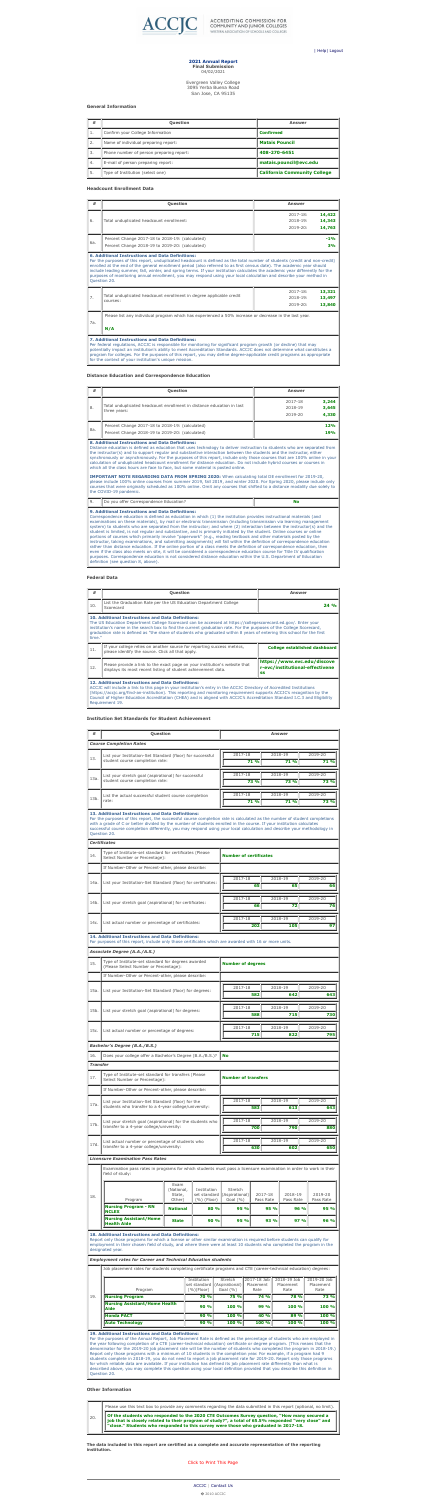<span id="page-2-0"></span>

WESTERN ASSOCIATION OF SCHOOLS AND COLLEGES

| [Help](javascript:newPopup()| [Logout](https://survey.accjc.org/annualreport/logout.php)

**2020 Annual Report Final Submission** 05/02/2020

Evergreen Valley College 3095 Yerba Buena Road San Jose, CA 95135

#### **General Information**

| #  | <b>Question</b>                                      | <b>Answer</b>                       |  |
|----|------------------------------------------------------|-------------------------------------|--|
| 1. | Confirm logged into the correct institution's report | <b>Confirmed</b>                    |  |
| 2. | Name of individual preparing report:                 | <b>Lynette V. Apen</b>              |  |
| 3. | Phone number of person preparing report:             | 408-223-6779                        |  |
| 4. | E-mail of person preparing report:                   | lynette.apen@evc.edu                |  |
| 5. | Type of Institution                                  | <b>California Community College</b> |  |

#### **Headcount Enrollment Data**

| #   | <b>Question</b>                                                                                       | <b>Answer</b>           |  |  |  |  |
|-----|-------------------------------------------------------------------------------------------------------|-------------------------|--|--|--|--|
|     |                                                                                                       | 14,921<br>$2016 - 17$ : |  |  |  |  |
| 6.  | Total unduplicated headcount enrollment:                                                              | 15,567<br>$2017 - 18:$  |  |  |  |  |
|     |                                                                                                       | 15,506<br>2018-19:      |  |  |  |  |
|     | Percent Change 2016-17 to 2017-18: (calculated)                                                       | 4%                      |  |  |  |  |
| 6a. | Percent Change 2017-18 to 2018-19: (calculated)                                                       | 0%                      |  |  |  |  |
|     |                                                                                                       | 13,807<br>$2016 - 17:$  |  |  |  |  |
| 7.  | Total unduplicated headcount enrollment in degree applicable credit<br>courses:                       | 14,376<br>$2017 - 18:$  |  |  |  |  |
|     |                                                                                                       | 14,463<br>$2018 - 19:$  |  |  |  |  |
| 7a. | Please list any individual program which has experienced a 50% increase or decrease in the last year. |                         |  |  |  |  |
|     | N/A                                                                                                   |                         |  |  |  |  |

#### **Distance Education and Correspondence Education**

| #  | <b>Question</b>                                                                          | <b>Answer</b>                        |
|----|------------------------------------------------------------------------------------------|--------------------------------------|
| 8. | Total unduplicated headcount enrollment in distance education in last<br>If three years: | 2,799<br>2016-17<br>3,120<br>2017-18 |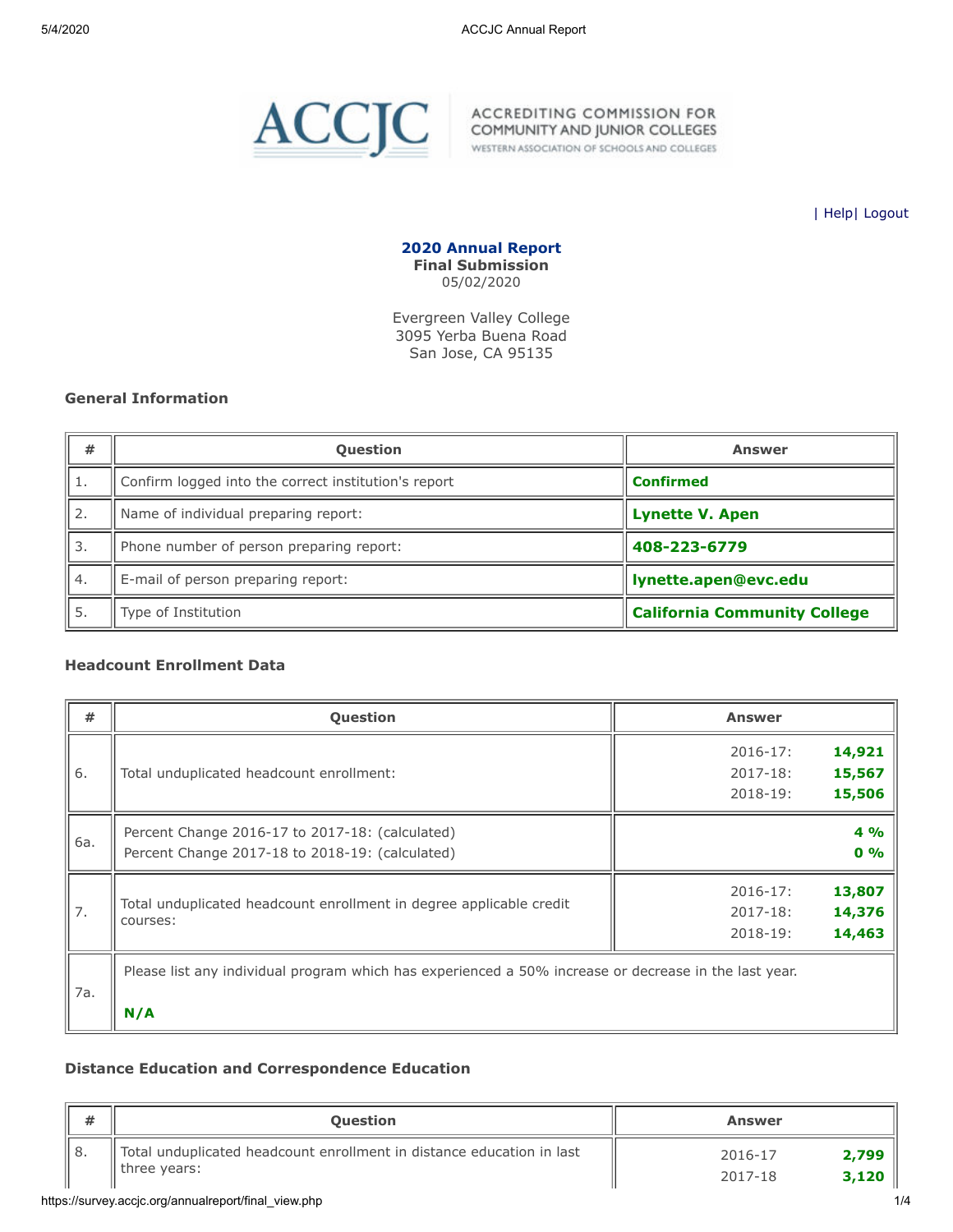|        |                                                                                                    | 2018-19<br>3,551  |
|--------|----------------------------------------------------------------------------------------------------|-------------------|
| '' 8a. | Percent Change 2016-17 to 2017-18: (calculated)<br>Percent Change 2017-18 to 2018-19: (calculated) | $11\%$<br>$14 \%$ |
|        | Do you offer Correspondence Education?                                                             | No                |

## **Federal Data**

| #    | <b>Question</b>                                                                                                                             | <b>Answer</b>                    |
|------|---------------------------------------------------------------------------------------------------------------------------------------------|----------------------------------|
| 10.  | List the Graduation Rate per the US Education Department College<br>Scorecard                                                               | $21\%$                           |
| -11. | If your college relies on another source for reporting success metrics,<br>please identify the source. Click all that apply.                | College established dashboard    |
| 12.  | Please provide a link to the exact page on your institution's website that<br>displays its most recent listing of student achievement data. | -evc/institutional-effectiveness |

## **Institution Set Standards for Student Achievement**

| #    | Question                                                                                    | <b>Answer</b>                 |         |             |  |  |  |
|------|---------------------------------------------------------------------------------------------|-------------------------------|---------|-------------|--|--|--|
|      | <b>Course Completion Rates</b>                                                              |                               |         |             |  |  |  |
| 13.  | List your Institution-Set Standard (floor) for successful                                   | 2016-17                       | 2017-18 | 2018-19     |  |  |  |
|      | student course completion rate:                                                             | 64 %                          | 71 %    | 71 %        |  |  |  |
|      | List your stretch goal (aspirational) for successful                                        | 2016-17                       | 2017-18 | 2018-19     |  |  |  |
| 13a. | student course completion rate:                                                             | 71 %                          | 73 %    | <b>73 %</b> |  |  |  |
|      | List the actual successful student course completion                                        | 2016-17                       | 2017-18 | 2018-19     |  |  |  |
| 13b. | rate:                                                                                       | 70 %                          | 71 %    | 71 %        |  |  |  |
|      | <b>Certificates</b>                                                                         |                               |         |             |  |  |  |
| 14.  | Type of Institute-set standard for certificates (Please<br>Select Number or Percentage):    | <b>Number of certificates</b> |         |             |  |  |  |
|      | If Number-Other or Percent-other, please describe:                                          |                               |         |             |  |  |  |
|      |                                                                                             | 2016-17                       | 2017-18 | 2018-19     |  |  |  |
| 14a. | List your Institution-Set Standard (floor) for certificates:                                | 52                            | 65      | 65          |  |  |  |
|      |                                                                                             | 2016-17                       | 2017-18 | 2018-19     |  |  |  |
| 14b. | List your stretch goal (aspirational) for certificates:                                     | 60                            | 66      | 72          |  |  |  |
|      |                                                                                             | 2016-17                       | 2017-18 | 2018-19     |  |  |  |
| 14c. | List actual number or percentage of certificates:                                           | 58                            | 236     | 112         |  |  |  |
|      | Associate Degree (A.A./A.S.)                                                                |                               |         |             |  |  |  |
| 15.  | Type of Institute-set standard for degrees awarded<br>(Please Select Number or Percentage): | <b>Number of degrees</b>      |         |             |  |  |  |
|      | If Number-Other or Percent-other, please describe:                                          |                               |         |             |  |  |  |
|      |                                                                                             | TГ                            | TГ      |             |  |  |  |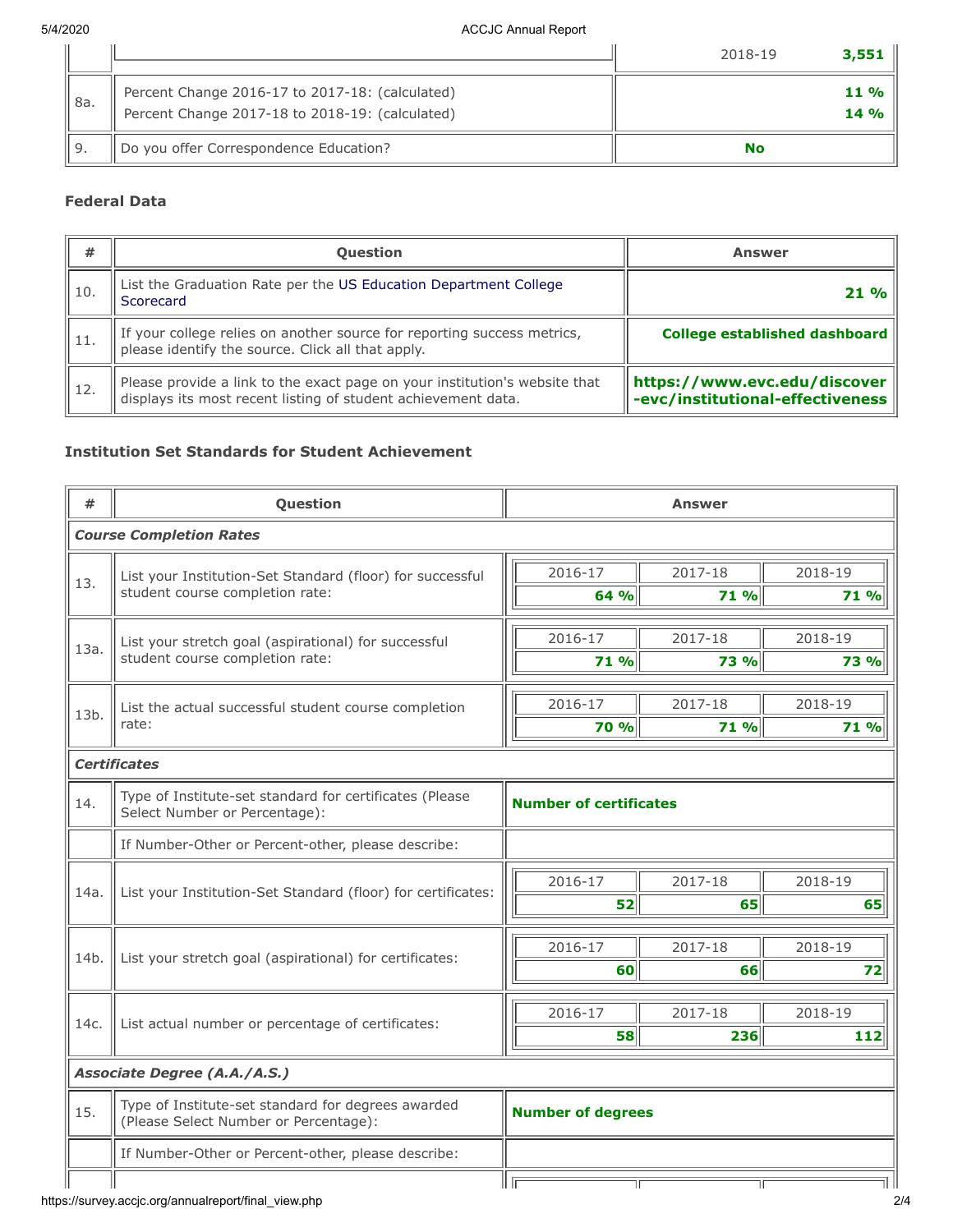#### 5/4/2020 ACCJC Annual Report

| 15a.            | List your Institution-Set Standard (floor) for degrees:                                                                              |  |                             | AUUUU AIIIIU INGUU   | 2016-17                                                      |                               |                      | 2017-18                       | 2018-19                       |             |  |
|-----------------|--------------------------------------------------------------------------------------------------------------------------------------|--|-----------------------------|----------------------|--------------------------------------------------------------|-------------------------------|----------------------|-------------------------------|-------------------------------|-------------|--|
|                 |                                                                                                                                      |  |                             |                      |                                                              | 545                           |                      | 582                           |                               | 642         |  |
| 15b.            | List your stretch goal (aspirational) for degrees:                                                                                   |  |                             |                      | 2016-17                                                      |                               |                      | 2017-18                       | 2018-19                       |             |  |
|                 |                                                                                                                                      |  |                             |                      |                                                              | 549                           |                      | 588                           |                               | 715         |  |
| 15c.            | List actual number or percentage of degrees:                                                                                         |  |                             |                      | 2016-17                                                      |                               |                      | 2017-18                       | 2018-19                       |             |  |
|                 |                                                                                                                                      |  |                             |                      |                                                              | 675                           |                      | 715                           |                               | 822         |  |
|                 | <b>Bachelor's Degree (B.A./B.S.)</b>                                                                                                 |  |                             |                      |                                                              |                               |                      |                               |                               |             |  |
| 16.             | Does your college offer a Bachelor's Degree (B.A./B.S.)?                                                                             |  |                             | <b>No</b>            |                                                              |                               |                      |                               |                               |             |  |
| <b>Transfer</b> |                                                                                                                                      |  |                             |                      |                                                              |                               |                      |                               |                               |             |  |
| 17.             | Type of Institute-set standard for transfers (Please<br>Select Number or Percentage):                                                |  |                             |                      |                                                              | <b>Number of transfers</b>    |                      |                               |                               |             |  |
|                 | If Number-Other or Percent-other, please describe:                                                                                   |  |                             |                      |                                                              |                               |                      |                               |                               |             |  |
|                 | List your Institution-Set Standard (floor) for the                                                                                   |  |                             |                      | 2016-17                                                      |                               |                      | 2017-18                       | 2018-19                       |             |  |
| 17a.            | students who transfer to a 4-year college/university:                                                                                |  |                             |                      | 583                                                          |                               | 583                  |                               | 613                           |             |  |
|                 | List your stretch goal (aspirational) for the students who                                                                           |  |                             |                      | 2016-17                                                      |                               |                      | 2017-18<br>2018-19            |                               |             |  |
| 17b.            | transfer to a 4-year college/university:                                                                                             |  |                             |                      | 650                                                          |                               | 700                  |                               | 790                           |             |  |
| 17d.            | List actual number or percentage of students who                                                                                     |  |                             |                      | 2016-17                                                      |                               | 2017-18              |                               | 2018-19                       |             |  |
|                 | transfer to a 4-year college/university:                                                                                             |  |                             |                      | 647<br>591                                                   |                               |                      | 636                           |                               |             |  |
|                 | <b>Licensure Examination Pass Rates</b>                                                                                              |  |                             |                      |                                                              |                               |                      |                               |                               |             |  |
|                 | Examination pass rates in programs for which students must pass a licensure examination in order to work in their<br>field of study: |  |                             |                      |                                                              |                               |                      |                               |                               |             |  |
|                 |                                                                                                                                      |  |                             |                      | Institution set   2016-17 Pass   2017-18 Pass   2018-19 Pass |                               |                      |                               |                               |             |  |
| 18.             | Program<br><b>RN NCLEX Pass Rate</b>                                                                                                 |  | Examination<br>national     | standard             | Rate<br>80 %                                                 |                               | Rate<br>95 %<br>94 % |                               | Rate                          | 96 %        |  |
|                 | <b>Nursing Assistant/Home Health</b><br>Aide                                                                                         |  | state                       | 90 %<br>90 %<br>93 % |                                                              |                               |                      | 97 %                          |                               |             |  |
|                 | <b>Employment rates for Career and Technical Education students</b>                                                                  |  |                             |                      |                                                              |                               |                      |                               |                               |             |  |
|                 | Job placement rates for students completing certificate programs and CTE (career-technical education) degrees:                       |  |                             |                      |                                                              |                               |                      |                               |                               |             |  |
| 19.             | Program                                                                                                                              |  | Institution set<br>standard |                      |                                                              | 2016-17 Job<br>Placement Rate |                      | 2017-18 Job<br>Placement Rate | 2018-19 Job<br>Placement Rate |             |  |
|                 | <b>Nursing Program</b>                                                                                                               |  |                             | 70 %                 |                                                              | 82 %                          |                      | <b>74 %</b>                   |                               | <b>78 %</b> |  |
|                 | <b>Nursing Assistant/Home Health Aide</b>                                                                                            |  |                             |                      |                                                              |                               |                      |                               |                               |             |  |

## **Other Information**

20.

Please use this text box to provide any comments regarding the data submitted in this report (optional, no limit).

**Q17.c- Updated transfer numbers for 16/17 & 17/18 are reflected in this report.**

**Q18 & 19- The college Honda PACT Program had less than the designated reporting threshold of 10 graduates in 2018/2019, so the results will not be reported this year.**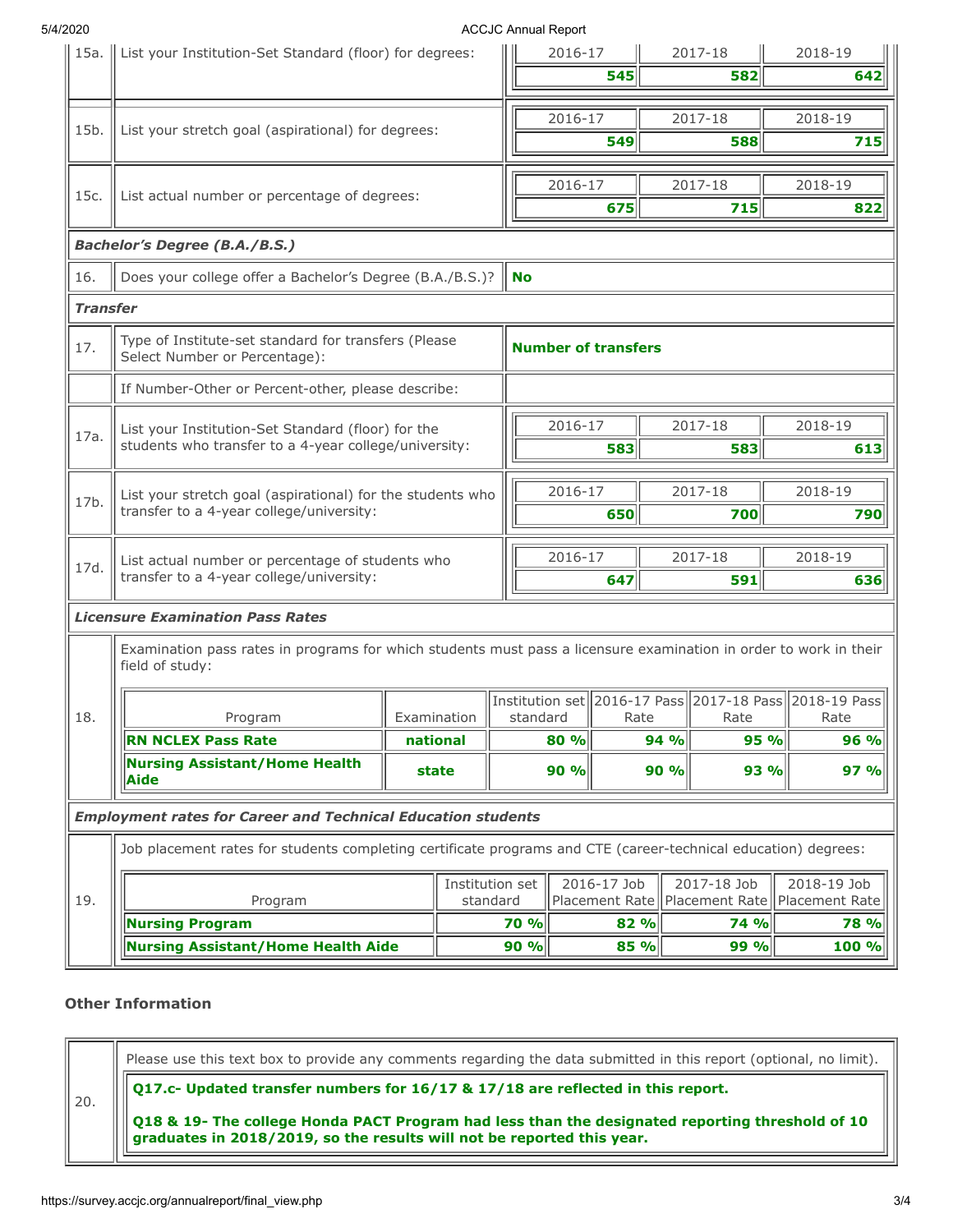**The data included in this report are certified as a complete and accurate representation of the reporting institution.**

### [Click to Print This Page](javascript:window.print())

[ACCJC](http://www.accjc.org/) | [Contact Us](https://survey.accjc.org/annualreport/contactus.php)

� 2010 ACCJC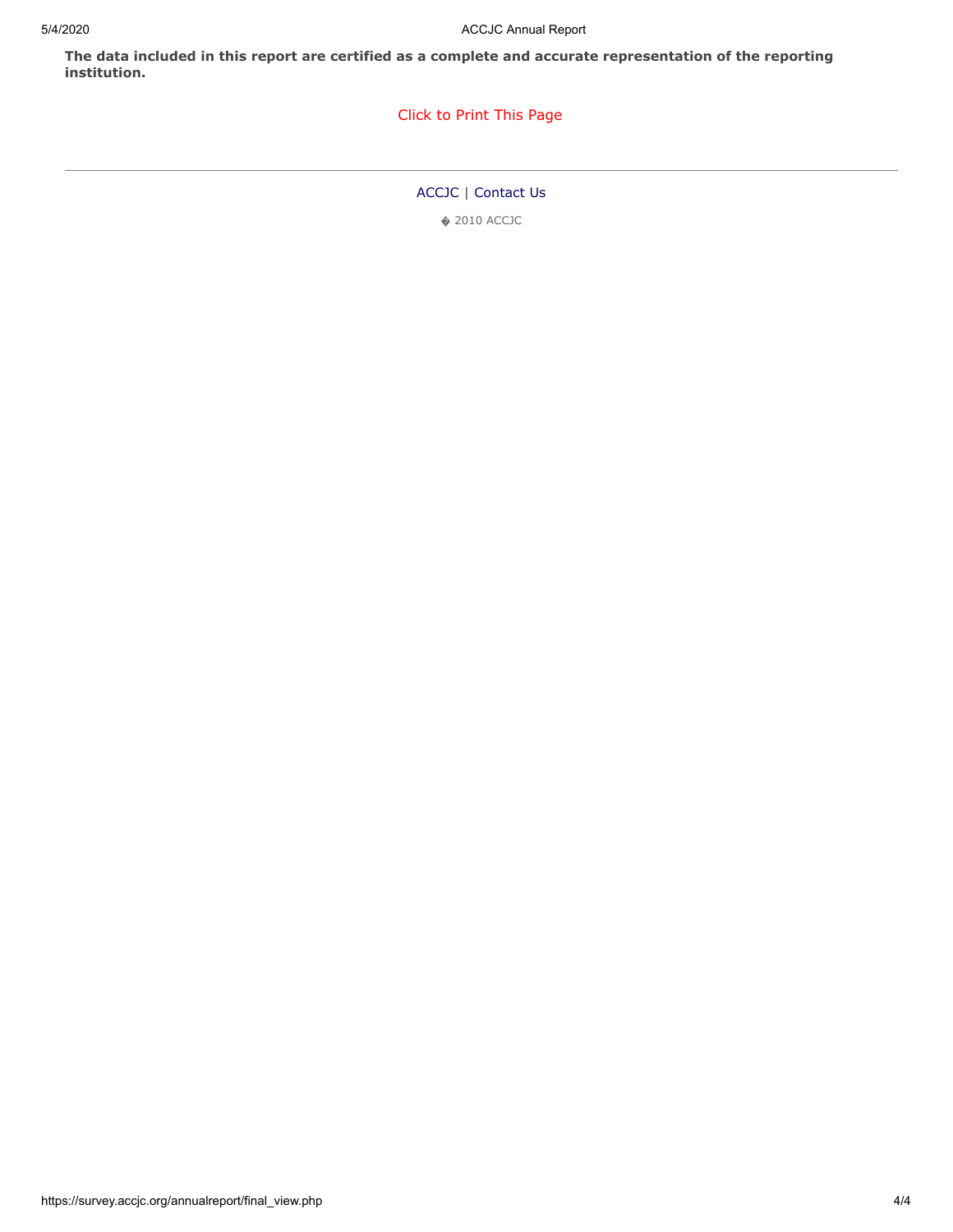<span id="page-6-0"></span>

WESTERN ASSOCIATION OF SCHOOLS AND COLLEGES

| [Help](javascript:newPopup()| [Logout](https://survey.accjc.org/annualreport/logout.php)

**2019 Annual Report Final Submission** 03/25/2019

Evergreen Valley College 3095 Yerba Buena Road San Jose, CA 95135

#### **General Information**

| #  | <b>Question</b>                                      | <b>Answer</b>                       |
|----|------------------------------------------------------|-------------------------------------|
|    | Confirm logged into the correct institution's report | <b>Confirmed</b>                    |
| 2. | Name of individual preparing report:                 | <b>Jacqueline Honda</b>             |
| 3. | Phone number of person preparing report:             | 408-531-6177                        |
| 4. | E-mail of person preparing report:                   | Jacqueline.Honda@evc.edu            |
| 5. | Type of Institution                                  | <b>California Community College</b> |

#### **Headcount Enrollment Data**

| $\#$ | <b>Question</b>                                                                                       | <b>Answer</b>       |  |  |  |  |  |  |
|------|-------------------------------------------------------------------------------------------------------|---------------------|--|--|--|--|--|--|
|      |                                                                                                       | 15,567<br>FY 17/18: |  |  |  |  |  |  |
| 6.   | Total unduplicated headcount enrollment:                                                              | 14,921<br>FY 16/17: |  |  |  |  |  |  |
|      |                                                                                                       | 14,777<br>FY 15/16: |  |  |  |  |  |  |
|      | Percent Change FY 15/16 to FY 16/17: (calculated)                                                     | $1\%$               |  |  |  |  |  |  |
| 6a.  | Percent Change FY 16/17 to FY 17/18: (calculated)                                                     | 4%                  |  |  |  |  |  |  |
|      |                                                                                                       | 14,376<br>FY 17/18: |  |  |  |  |  |  |
| 7.   | Total unduplicated headcount enrollment in degree applicable credit<br>courses:                       | 13,807<br>FY 16/17: |  |  |  |  |  |  |
|      |                                                                                                       | 14,376<br>FY 15/16: |  |  |  |  |  |  |
| 7a.  | Please list any individual program which has experienced a 50% increase or decrease in the last year. |                     |  |  |  |  |  |  |
|      | N/A                                                                                                   |                     |  |  |  |  |  |  |

#### **Distance Education and Correspondence Education**

| #     | <b>Question</b>                                                                   | <b>Answer</b>                          |
|-------|-----------------------------------------------------------------------------------|----------------------------------------|
| 'I 8. | Total unduplicated headcount enrollment in all types of distance<br>Il education: | 3,120<br>FY 17/18<br>2,799<br>FY 16/17 |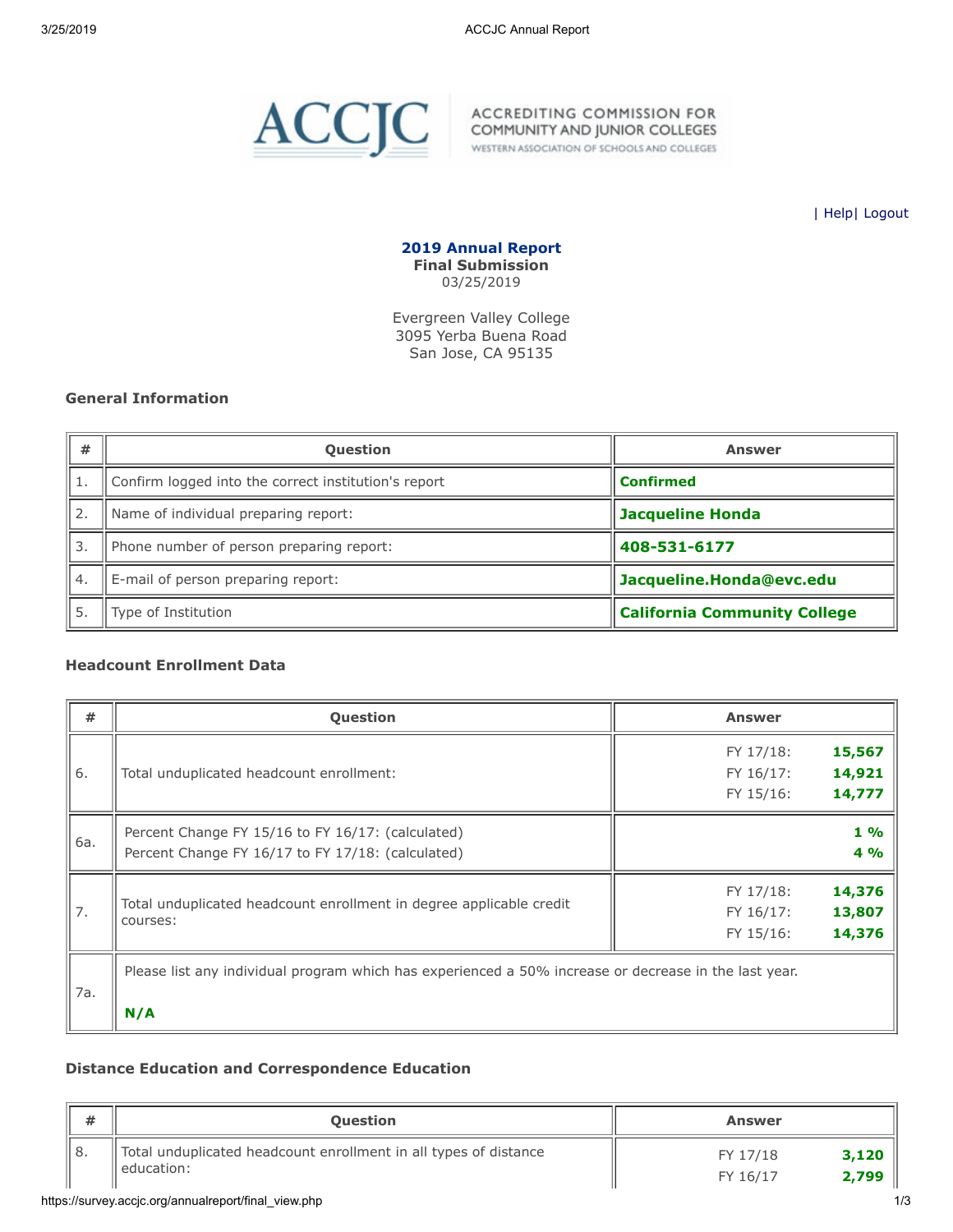|     |                                                                                                        | FY 15/16<br>2,551 |
|-----|--------------------------------------------------------------------------------------------------------|-------------------|
| 8a. | Percent Change FY 15/16 to FY 16/17: (calculated)<br>Percent Change FY 16/17 to FY 17/18: (calculated) | $10 \%$<br>$11\%$ |
|     | Do you offer Correspondence Education?                                                                 | No                |

## **Federal Data**

| #      | <b>Ouestion</b>                                                                                                              | <b>Answer</b>                                                 |
|--------|------------------------------------------------------------------------------------------------------------------------------|---------------------------------------------------------------|
| l 10.  | List the Graduation Rate per the US Education Department College<br>Scorecard for FY 2017/18                                 | 25%                                                           |
| l 11a. | If your college relies on another source for reporting success metrics,<br>please identify the source. Click all that apply. | <b>CCCCO Student Success Metrics</b><br>dashboard (Scorecard) |

## **Institution Set Standards for Student Achievement**

| #    | Question                                                  | <b>Answer</b>        |          |  |  |  |  |  |
|------|-----------------------------------------------------------|----------------------|----------|--|--|--|--|--|
|      | <b>Course Completion Rates</b>                            |                      |          |  |  |  |  |  |
| 12.  | List your Institution-Set Standard (floor) for successful | FY 15/16<br>FY 16/17 | FY 17/18 |  |  |  |  |  |
|      | student course completion rate:                           | 64 %<br>64 %         | 71 %     |  |  |  |  |  |
| 12a. | List your stretch goal (aspirational) for successful      | FY 15/16<br>FY 16/17 | FY 17/18 |  |  |  |  |  |
|      | student course completion rate:                           | 71%<br>71 %          | 73 %     |  |  |  |  |  |
| 12b. | List the actual successful student course completion      | FY 15/16<br>FY 16/17 | FY 17/18 |  |  |  |  |  |
|      | rate:                                                     | 71 %<br>70 %         | 71 %     |  |  |  |  |  |
|      | <b>Certificates</b>                                       |                      |          |  |  |  |  |  |
| 13.  | List your Institution-Set Standard (floor) for the number | FY 15/16<br>FY 16/17 | FY 17/18 |  |  |  |  |  |
|      | of certificates awarded:                                  | 52<br>52             | 65       |  |  |  |  |  |
| 13a. | List your stretch goal (aspirational) for the number of   | FY 16/17<br>FY 15/16 | FY 17/18 |  |  |  |  |  |
|      | certificates awarded:                                     | 59<br>60             | 66       |  |  |  |  |  |
| 13b. | List actual number of certificates awarded:               | FY 15/16<br>FY 16/17 | FY 17/18 |  |  |  |  |  |
|      |                                                           | 64<br>58             | 236      |  |  |  |  |  |
|      | <b>Associate Degree (A.A./A.S.)</b>                       |                      |          |  |  |  |  |  |
| 14.  | List your Institution-Set Standard (floor) for number of  | FY 15/16<br>FY 16/17 | FY 17/18 |  |  |  |  |  |
|      | degrees awarded:                                          | 541<br>545           | 582      |  |  |  |  |  |
| 14a. | List your stretch goal (aspirational) for the number of   | FY 15/16<br>FY 16/17 | FY 17/18 |  |  |  |  |  |
|      | degrees awarded:                                          | 549<br>549           | 588      |  |  |  |  |  |
| 14b. | List actual number of degrees awarded:                    | FY 15/16<br>FY 16/17 | FY 17/18 |  |  |  |  |  |
|      |                                                           | 576<br>675           | 715      |  |  |  |  |  |
|      |                                                           |                      |          |  |  |  |  |  |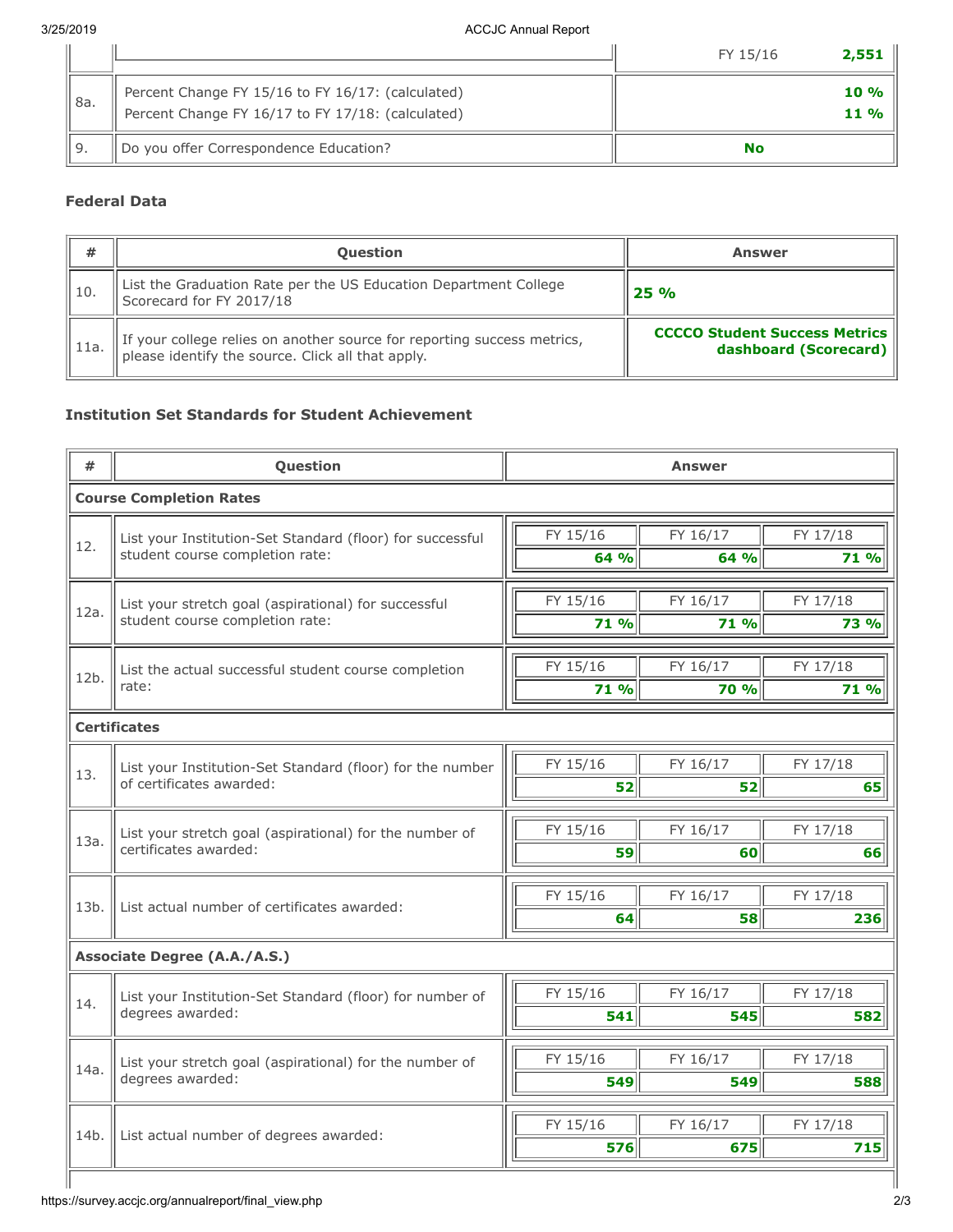#### 3/25/2019 ACCJC Annual Report

|                 | Bachelor & Degree (B.A./B.S.)                                                                                                        |             |          |                                    |                 |                                                      |                                                              |                       |                 |                       |
|-----------------|--------------------------------------------------------------------------------------------------------------------------------------|-------------|----------|------------------------------------|-----------------|------------------------------------------------------|--------------------------------------------------------------|-----------------------|-----------------|-----------------------|
| 15.             | Does your college offer a Bachelor�s Degree<br>$(B.A./B.S.)$ ?                                                                       |             |          |                                    | <b>No</b>       |                                                      |                                                              |                       |                 |                       |
| <b>Transfer</b> |                                                                                                                                      |             |          |                                    |                 |                                                      |                                                              |                       |                 |                       |
| 16.             | List your Institution-Set Standard (floor) for the number<br>of students who transfer to a 4-year college/university:                |             |          | FY 15/16<br>FY 16/17<br>621<br>583 |                 |                                                      |                                                              | FY 17/18<br>583       |                 |                       |
| 16a.            | List your stretch goal (aspirational) for the number of<br>students who transfer to a 4-year college/university:                     |             |          | FY 15/16<br>FY 16/17<br>650<br>600 |                 |                                                      |                                                              | FY 17/18<br>700       |                 |                       |
| 16b.            | List actual number of the number of students who<br>transfer to a 4-year college/university:                                         |             |          |                                    | FY 15/16<br>609 |                                                      | FY 16/17<br>649                                              |                       | FY 17/18<br>686 |                       |
|                 | Examination pass rates in programs for which students must pass a licensure examination in order to work in their<br>field of study: |             |          |                                    |                 |                                                      |                                                              |                       |                 |                       |
| 17.             | Program                                                                                                                              | Examination |          |                                    |                 | Institution set<br>FY 15/16<br>standard<br>Pass Rate |                                                              | FY 16/17<br>Pass Rate |                 | FY 17/18<br>Pass Rate |
|                 | <b>RN Pass rate</b>                                                                                                                  |             | national |                                    | 80 %            | 85 %                                                 |                                                              | 94 %                  |                 | 95 %                  |
|                 | <b>Nursing Assistant/Home Health</b><br>Aide                                                                                         | state       |          |                                    | 90%             |                                                      | 99 %                                                         | 90%                   |                 | 93 %                  |
|                 | Job placement rates for students completing certificate programs and CTE (career-technical education) degrees:                       |             |          |                                    |                 |                                                      |                                                              |                       |                 |                       |
| 18.             | Program                                                                                                                              |             |          | Institution set<br>standard        | 2016 Job        |                                                      | 2015 Job<br>Placement Rate   Placement Rate   Placement Rate |                       | 2014 Job        |                       |
|                 | <b>Nursing Assistant/Home Health Aide</b>                                                                                            |             |          | 90%                                |                 | 99 %                                                 |                                                              | 85 %                  |                 | 95 %                  |
|                 | <b>Nursing Program</b>                                                                                                               |             |          | 70 %                               |                 | <b>74 %</b>                                          |                                                              | 82 %                  |                 | 88 %                  |

#### **Other Information**  $\overline{\Gamma}$  $\overline{\phantom{a}}$

|  | Please use this text box to provide any comments regarding the data submitted in this report (optional, no limit).                                                                        |
|--|-------------------------------------------------------------------------------------------------------------------------------------------------------------------------------------------|
|  | Our Honda PACT Program only had seven graduates, so it will not be reported this year, since it<br>     didn't meet the threshold of ten students. The enrollment is steadily increasing. |

**The data included in this report are certified as a complete and accurate representation of the reporting institution.**

[Click to Print This Page](javascript:window.print())

[ACCJC](http://www.accjc.org/) | [Contact Us](https://survey.accjc.org/annualreport/contactus.php)

� 2010 ACCJC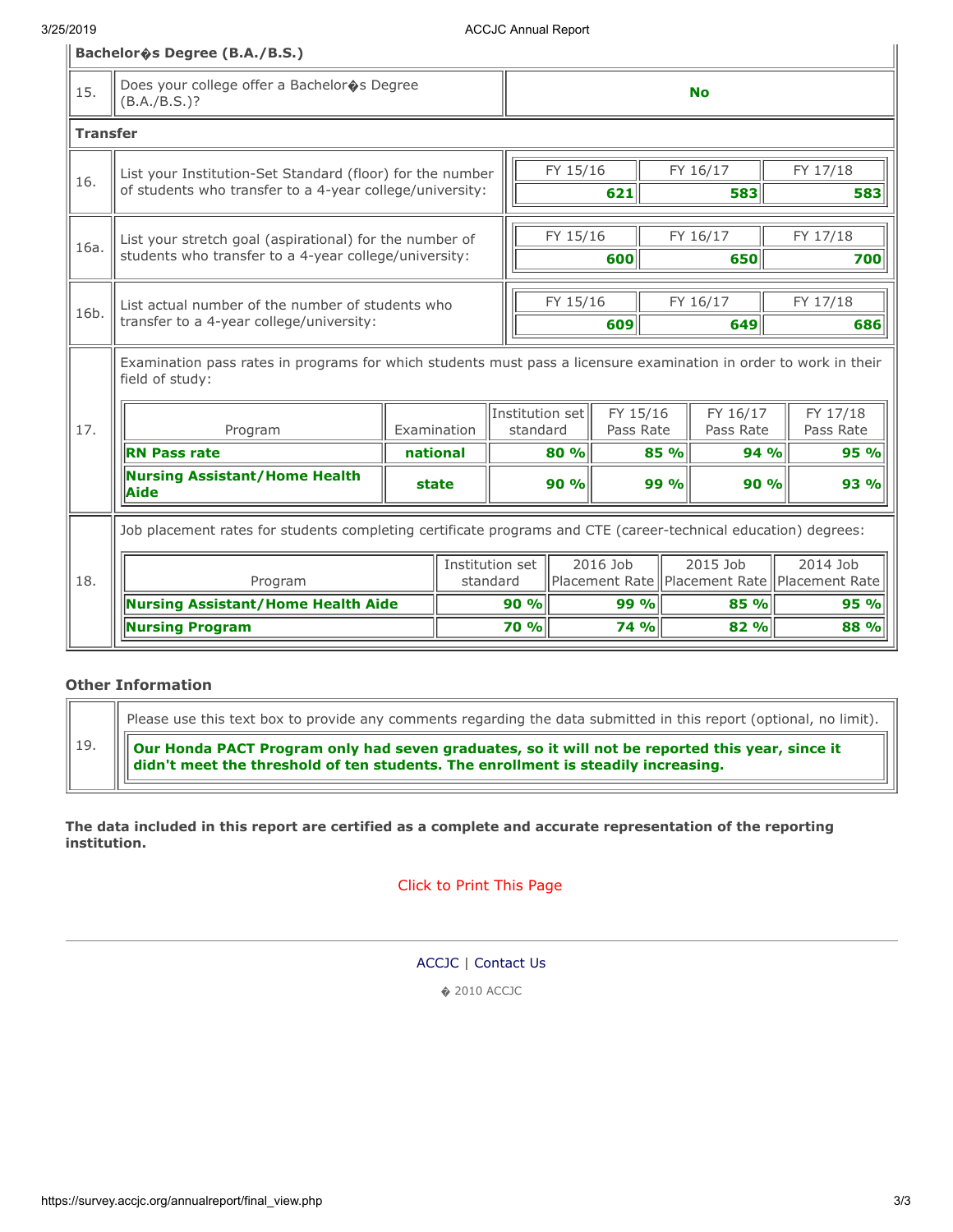<span id="page-9-0"></span>

ACCREDITING COMMISSION FOR<br>COMMUNITY AND JUNIOR COLLEGES WESTERN ASSOCIATION OF SCHOOLS AND COLLEGES

| Help| Logout



Evergreen Valley College 3095 Yerba Buena Road San Jose, CA 95135

#### General Information

| #   | Question                                                                                                  | Answer                                                   |
|-----|-----------------------------------------------------------------------------------------------------------|----------------------------------------------------------|
| 1.  | Confirm logged into the correct institution's report                                                      | <b>Confirmed</b>                                         |
| 2.  | Name of individual preparing report:                                                                      | <b>Lynette Apen</b>                                      |
| 3.  | Phone number of person preparing report:                                                                  | 408-531-6109                                             |
| 4.  | E-mail of person preparing report:                                                                        | lynette.apen@evc.edu                                     |
| 5.  | Total unduplicated headcount enrollment:                                                                  | Fall 2017: 9,589<br>Fall 2016: 9,093<br>Fall 2015: 9,060 |
| 6.  | Total unduplicated headcount enrollment in degree applicable<br>credit courses:                           | Fall 2017: 8,630<br>Fall 2016: 8,175<br>Fall 2015: 8,162 |
| 7.  | Headcount enrollment in pre-collegiate credit courses (which<br>do not count toward degree requirements): | Fall 2017: 2,755<br>Fall 2016: 2,669<br>Fall 2015: 2,793 |
| 8.  | Number of programs which may be fully completed via<br>distance education:                                | Fall 2017: 0<br>Fall 2016: 0<br>Fall 2015: 0             |
| 9.  | Total unduplicated headcount enrollment in all types of<br>Distance Education:                            | Fall 2017: 1,670<br>Fall 2016: 1,472<br>Fall 2015: 1,270 |
| 10. | Do you offer Correspondence Education?                                                                    | <b>No</b>                                                |
| 11. | Total unduplicated headcount enrollment in all types of<br>Correspondence Education:                      | Fall 2017: $n/a$<br>Fall 2016: n/a<br>Fall 2015: $n/a$   |

#### Student Achievement Data

| # | <b>Question</b>                                                                       |      | Answer |      |
|---|---------------------------------------------------------------------------------------|------|--------|------|
|   |                                                                                       | 2017 | 2016   | 2015 |
|   | a. What is your Institution-set standard for successful<br>student course completion? | 64%  | 64%    | 80%  |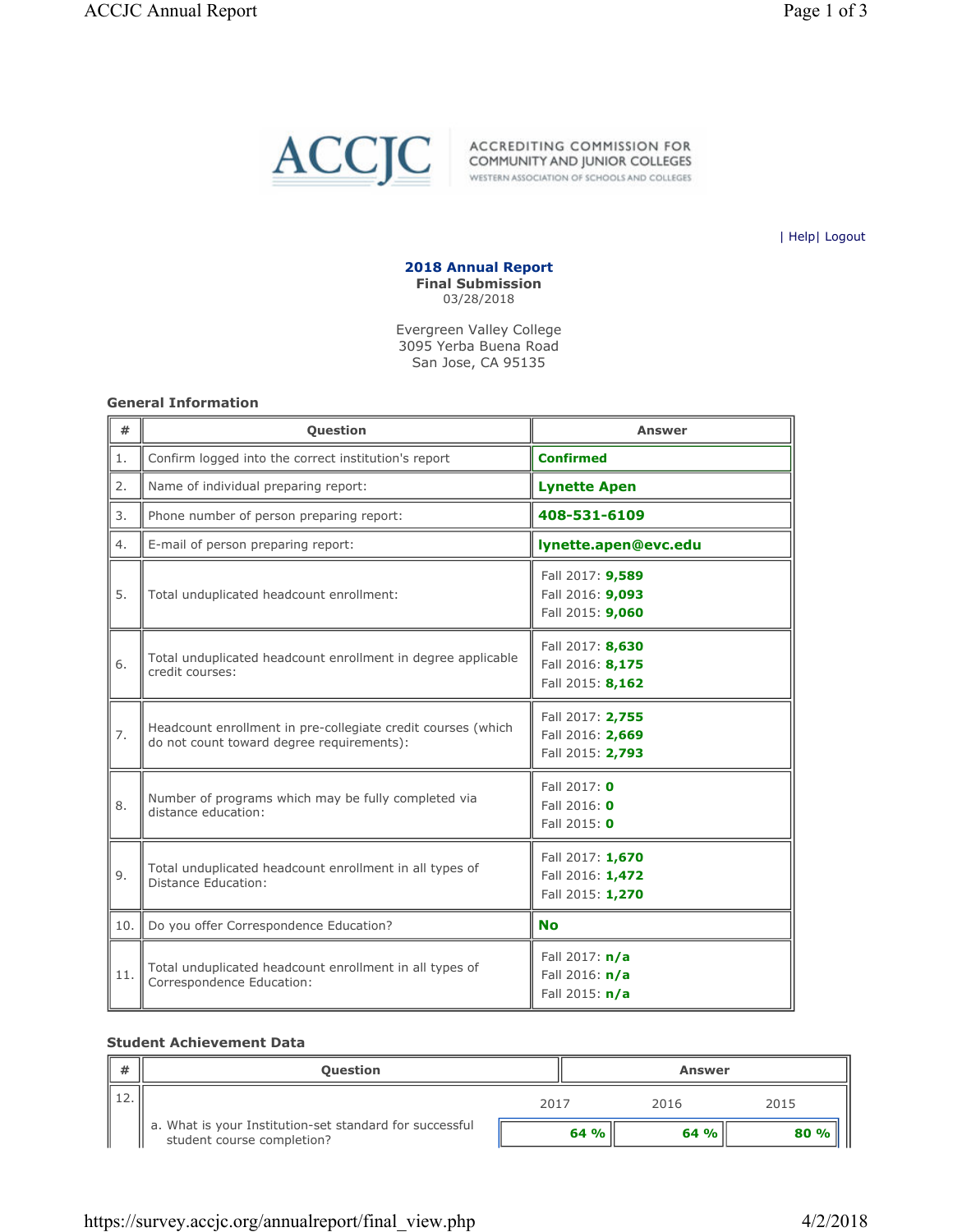|     | b. Actual successful course completion rate:                                                                                                          |             |  |                                     |             | <b>70 %</b>                   |      | 70.4 %                                                                | 70.6 %                    |
|-----|-------------------------------------------------------------------------------------------------------------------------------------------------------|-------------|--|-------------------------------------|-------------|-------------------------------|------|-----------------------------------------------------------------------|---------------------------|
|     | a. Type of Institute-set standard for degrees                                                                                                         |             |  |                                     |             | <b>Number of degrees</b>      |      |                                                                       |                           |
| 13. | If Number-other or Percent-other, please describe:                                                                                                    |             |  |                                     | 2017        |                               |      | 2016                                                                  | 2015                      |
|     | b. What is your Institution-set standard for degrees?                                                                                                 |             |  |                                     |             | 545                           |      | 545                                                                   | N/A                       |
|     | c. Actual degrees awarded:                                                                                                                            |             |  |                                     |             | 675                           |      | 576                                                                   | 584                       |
|     | a. Type of Institute-set standard for certificates<br>If Number-other or Percent-other, please describe:                                              |             |  |                                     |             | <b>Number of certificates</b> |      |                                                                       |                           |
| 14. |                                                                                                                                                       |             |  |                                     | 2017        |                               |      | 2016                                                                  | 2015                      |
|     | b. What is your Institution-set standard for certificates?                                                                                            |             |  |                                     |             | 52                            |      | 52                                                                    | N/A                       |
|     | c. Actual certificates awarded:                                                                                                                       |             |  |                                     |             | 58                            |      | 64                                                                    | 51                        |
|     | Type of Institute-set standard for student transfers to<br>a.<br>a 4-year colleges/universities<br>If Number-other or Percent-other, please describe: |             |  |                                     |             | <b>Number of transfers</b>    |      |                                                                       |                           |
| 15. | What is your Institution-set standard student<br>transfers to 4-year colleges/universities?<br>b.                                                     |             |  |                                     | 2017<br>583 |                               |      | 2016<br>583                                                           | 2015<br>N/A               |
|     | Actual student transfers to 4-year<br>C.<br>colleges/universities:                                                                                    |             |  |                                     |             | 649                           |      | 608                                                                   | 676                       |
| 16. | Number of CTE certificates and degrees for which the institution<br>has set a standard for licensure passage rates:                                   |             |  |                                     |             | 2017:3<br>2016:3<br>2015:3    |      |                                                                       |                           |
| 17. | Number of CTE certificates and degrees for which the institution<br>has set a standard for graduate employment rates:                                 |             |  |                                     |             | 2017:3<br>2016: 3<br>2015:3   |      |                                                                       |                           |
|     | Examination pass rates in programs for which students must pass a licensure examination in order to work in their<br>field of study:                  |             |  |                                     |             |                               |      |                                                                       |                           |
|     | Program                                                                                                                                               | Examination |  | Institution set<br>standard (%)     |             | 2016 Pass<br>Rate $(% )$      |      | 2015 Pass<br>Rate $(% )$                                              | 2014 Pass<br>Rate $(\% )$ |
| 18. | <b>Registered Nursing</b>                                                                                                                             | national    |  |                                     | 80 %        |                               | 94 % | 85 %                                                                  | 81 %                      |
|     | <b>Nursing Assistant/Home Health</b><br>Aide                                                                                                          | state       |  |                                     | 90 %        |                               | 90 % | 99 %                                                                  | 95 %                      |
|     | <b>Honda PACT</b>                                                                                                                                     | other       |  |                                     | 90 %        |                               | 95 % | 83 %                                                                  | 99 %                      |
|     | Job placement rates for students completing certificate programs and CTE (career-technical education) degrees:                                        |             |  |                                     |             |                               |      |                                                                       |                           |
| 19. | Program                                                                                                                                               |             |  | Institution set<br>standard $(\% )$ |             | 2016 Job<br>$($ %)            |      | 2015 Job<br>Placement Rate   Placement Rate   Placement Rate<br>(9/6) | 2014 Job<br>(9/0)         |
|     | <b>Registered Nursing</b>                                                                                                                             |             |  | 70 %                                |             | 82 %                          |      | 74 %                                                                  | 69 %                      |
|     | <b>Nursing Assistant/Home Health Aide</b><br><b>Honda PACT</b>                                                                                        |             |  | 90 %<br>90 %                        |             | 85 %<br>100 %                 |      | 99 %<br>92 %                                                          | 100 %<br>95 %             |
|     |                                                                                                                                                       |             |  |                                     |             |                               |      |                                                                       |                           |

## Student Learning Outcomes and Assessment

| $\cdots$<br>77 | <b>Question</b><br>------- | <b>Answer</b> |
|----------------|----------------------------|---------------|
|                |                            |               |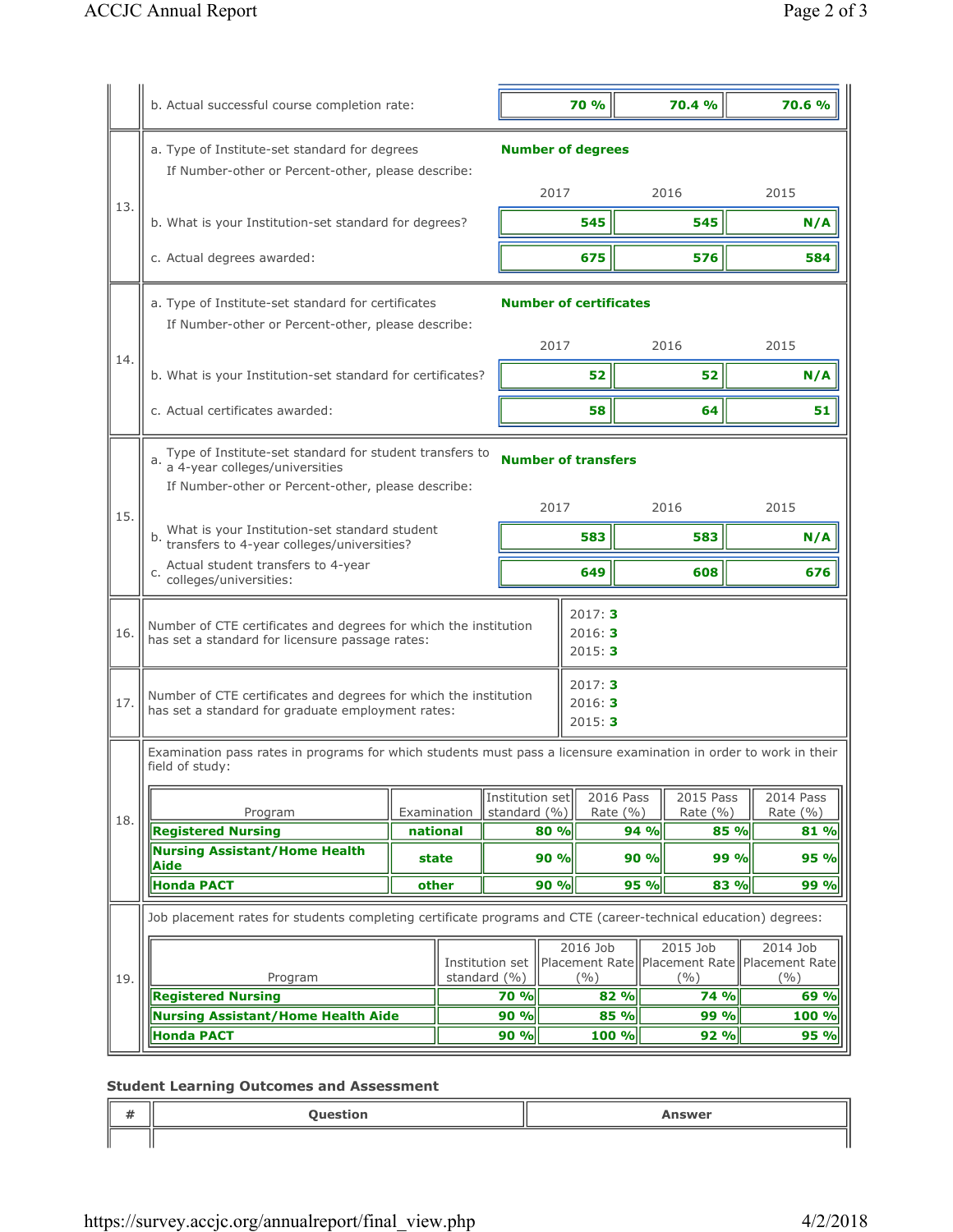| 20. | Courses                                                                                                                                           | 2017 | 2016 | 2015 |
|-----|---------------------------------------------------------------------------------------------------------------------------------------------------|------|------|------|
|     | a. Total number of college courses:                                                                                                               | 466  | 554  | 581  |
|     | Number of college courses with ongoing assessment<br>b.<br>of learning outcomes:                                                                  | 366  | 453  | 469  |
|     | Programs                                                                                                                                          | 2017 | 2016 | 2015 |
| 21. | Total number of college programs (all certificates and<br>a. degrees, and other programs as defined by college):                                  | 55   | 50   | 58   |
|     | Number of college programs with ongoing assessment<br>b.<br>of learning outcomes:                                                                 | 45   | 43   | 51   |
|     |                                                                                                                                                   |      |      |      |
|     | Student Services and Learning Support                                                                                                             | 2017 | 2016 | 2015 |
| 22. | Total number of student services and learning support<br>a. activities (as college has identified or grouped them<br>for SSO/SAO implementation): | 23   | 24   | 23   |

#### Other Information

23. Please use this text box to provide any comments regarding the data submitted in this report (optional, no limit). Item 19: Nursing Assistant/Home Health Aide 2016 job placement rate dropped slightly below the Institutional Set Standard. Program faculty identified that some certified program completers delayed employment to continue on educational health care pathways, including nursing programs. Program faculty will continue to track employment by semester to identify trends that may require resetting the Institution Set Standard and/or interventions to support employment. Items 20-22: All courses, programs and support services have defined SLOs and assessment is ongoing, systematic and used for quality improvement (included in the program review process). SLO dialogue is ongoing throughout the college community. To continue the focus on quality assessment, the SLO Assessment Committee (SLOAC) has compressed the college assessment cycle from 6 years to 2years, which is reflected in the 2017 numbers reported. SLOAC has also partnered with the Institutional Effectiveness Committee (IEC) that oversees the college program review process to ensure that SLO assessment analysis is robust and clearly linked as a key metric measuring student learning. The college continues to focus on addressing challenges in completing course assessment, in particular with courses taught only by adjunct faculty. The SLO coordinator is providing user friendly assessment tracking reports to division deans to facilitate ongoing documentation of assessment and offers monthly workshops to support campus work. Through these interventions, the college will continue to improve and utilize SLO assessment as a measure of student learning.

The data included in this report are certified as a complete and accurate representation of the reporting institution.

Click to Print This Page

ACCJC | Contact Us

� 2010 ACCJC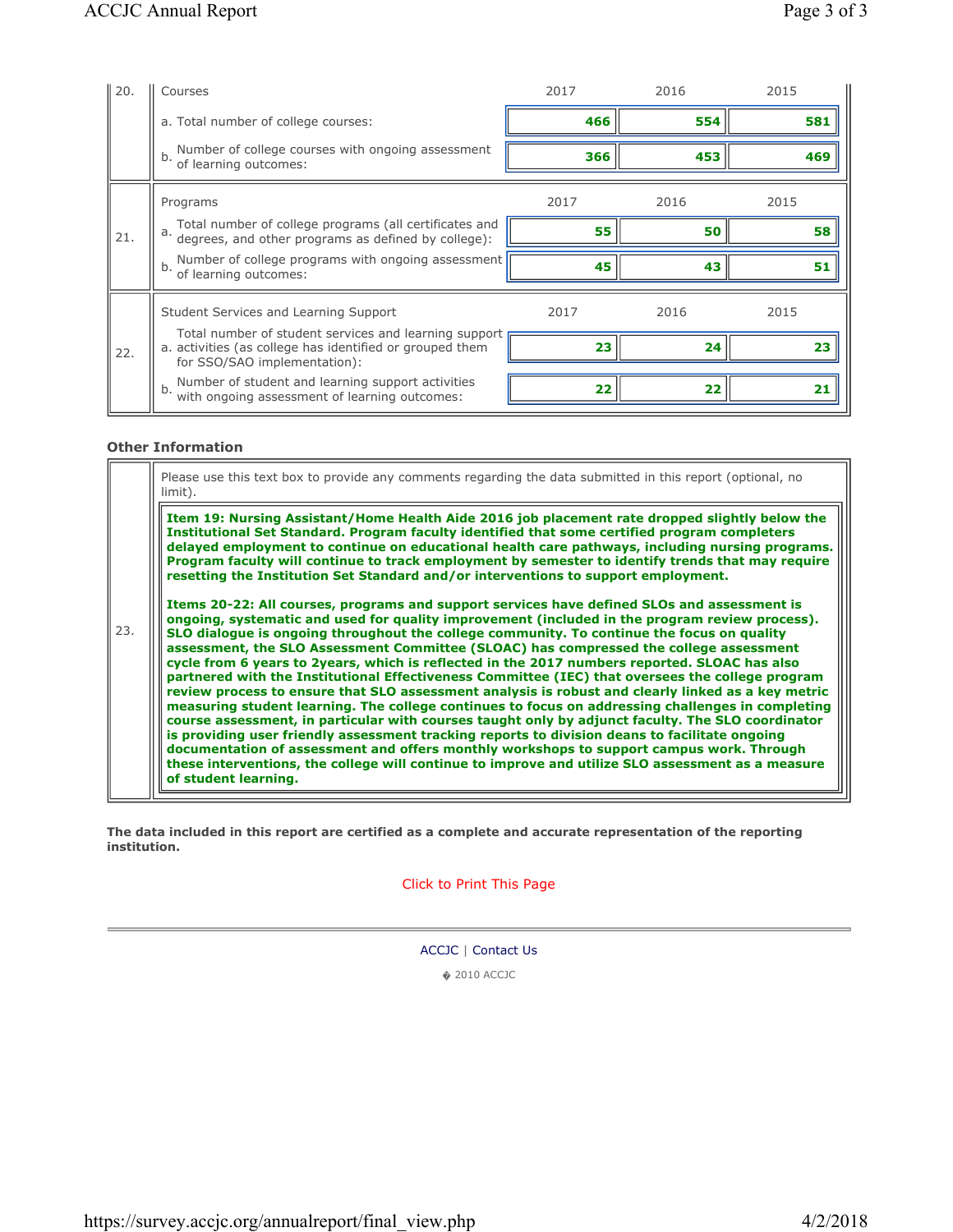<span id="page-12-0"></span>

Western Association of Schools and Colleges<br>Accrediting Commission for Community and Junior Colleges

| Help| Logout

2017 Annual Report Final Submission 03/25/2017

Evergreen Valley College 3095 Yerba Buena Road San Jose, CA 95135

#### General Information

| $^{\#}$          | <b>Question</b>                                                                                           | Answer                                                   |
|------------------|-----------------------------------------------------------------------------------------------------------|----------------------------------------------------------|
| 1.               | Confirm logged into the correct institution's report                                                      | <b>Confirmed</b>                                         |
| 2.               | Name of individual preparing report:                                                                      | <b>Lynette Apen</b>                                      |
| 3.               | Phone number of person preparing report:                                                                  | 408-531-6109                                             |
| $\overline{4}$ . | E-mail of person preparing report:                                                                        | lynette.apen@evc.edu                                     |
| 5.               | Total unduplicated headcount enrollment:                                                                  | Fall 2016: 9,093<br>Fall 2015: 9,060<br>Fall 2014: 8,986 |
| 6.               | Total unduplicated headcount enrollment in degree<br>applicable credit courses:                           | Fall 2016: 6,310<br>Fall 2015: 6,297<br>Fall 2014: 6,218 |
| 7.               | Headcount enrollment in pre-collegiate credit courses<br>(which do not count toward degree requirements): | Fall 2016: 2,783<br>Fall 2015: 2,763<br>Fall 2014: 2,768 |
| 8.               | Number of programs which may be fully completed via<br>distance education:                                | Fall 2016: 0<br>Fall 2015: 0<br>Fall 2014: 0             |
| 9.               | Total unduplicated headcount enrollment in all types of<br><b>Distance Education:</b>                     | Fall 2016: 1,472<br>Fall 2015: 1,270<br>Fall 2014: 1,286 |
| 10.              | Do you offer Correspondence Education?                                                                    | N <sub>o</sub>                                           |
|                  |                                                                                                           |                                                          |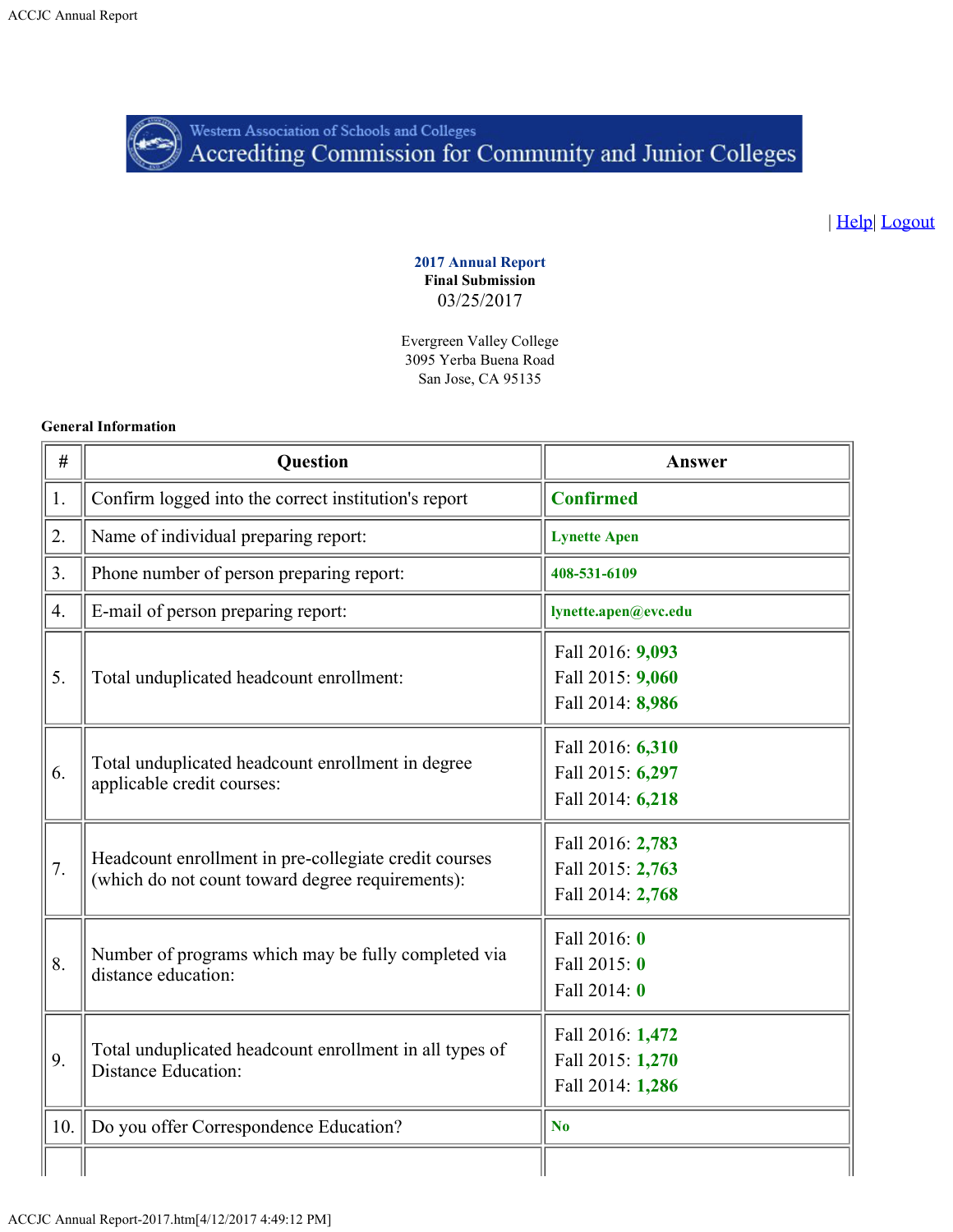| Total unduplicated headcount enrollment in all types of<br>Correspondence Education: | $\vert$ Fall 2016: $n/a$<br>Fall 2015: $n/a$<br>Fall 2014: $n/a$ |
|--------------------------------------------------------------------------------------|------------------------------------------------------------------|
|--------------------------------------------------------------------------------------|------------------------------------------------------------------|

## Student Achievement Data

| #   | <b>Question</b>                                                                                                            |                               |                            | Answer |        |  |
|-----|----------------------------------------------------------------------------------------------------------------------------|-------------------------------|----------------------------|--------|--------|--|
|     |                                                                                                                            | 2016                          |                            | 2015   | 2014   |  |
| 12. | What is your Institution-set standard for successful<br>student course completion?<br>a.                                   |                               | 64 %                       | 64 %   | 80 %   |  |
|     | b. Actual successful course completion rate:                                                                               |                               | 70.4 %                     | 70.6 % | 70.3 % |  |
|     | a. Type of Institute-set standard for degrees<br>If Number-other or Percent-other, please describe:                        | <b>Number of degrees</b>      |                            |        |        |  |
|     |                                                                                                                            | 2016                          |                            | 2015   | 2014   |  |
| 13. | b. What is your Institution-set standard for degrees?                                                                      |                               | 545                        | N/A    | N/A    |  |
|     | c. Actual number degrees awarded:                                                                                          |                               | 640                        | 584    | 596    |  |
|     | a. Type of Institute-set standard for certificates<br>If Number-other or Percent-other, please describe:                   | <b>Number of certificates</b> |                            |        |        |  |
|     |                                                                                                                            | 2016                          |                            | 2015   | 2014   |  |
| 14. | What is your Institution-set standard for<br>b.<br>certificates?                                                           |                               | 52                         | N/A    | N/A    |  |
|     | c. Actual number certificates awarded:                                                                                     |                               | 64                         | 51     | 58     |  |
|     | Type of Institute-set standard for student transfers<br>a.<br>to a 4-year colleges/universities                            | <b>Number of transfers</b>    |                            |        |        |  |
|     | If Number-other or Percent-other, please describe:                                                                         | 2016                          |                            | 2015   | 2014   |  |
| 15. | What is your Institution-set standard for number of<br>b. students who transfer to 4-year                                  |                               | 583                        | N/A    | N/A    |  |
|     | colleges/universities?<br>Actual number of students who transferred to 4-<br>$\mathbf{c}$ .<br>year colleges/universities: |                               | 608                        | 676    | 661    |  |
| 16. | Number of CTE certificates and degrees for which the<br>institution has set a standard for licensure passage rates:        |                               | 2016:3<br>2015:3<br>2014:3 |        |        |  |
| 17. | Number of CTE certificates and degrees for which the<br>institution has set a standard for graduate employment rates:      |                               | 2016:3<br>2015:3           |        |        |  |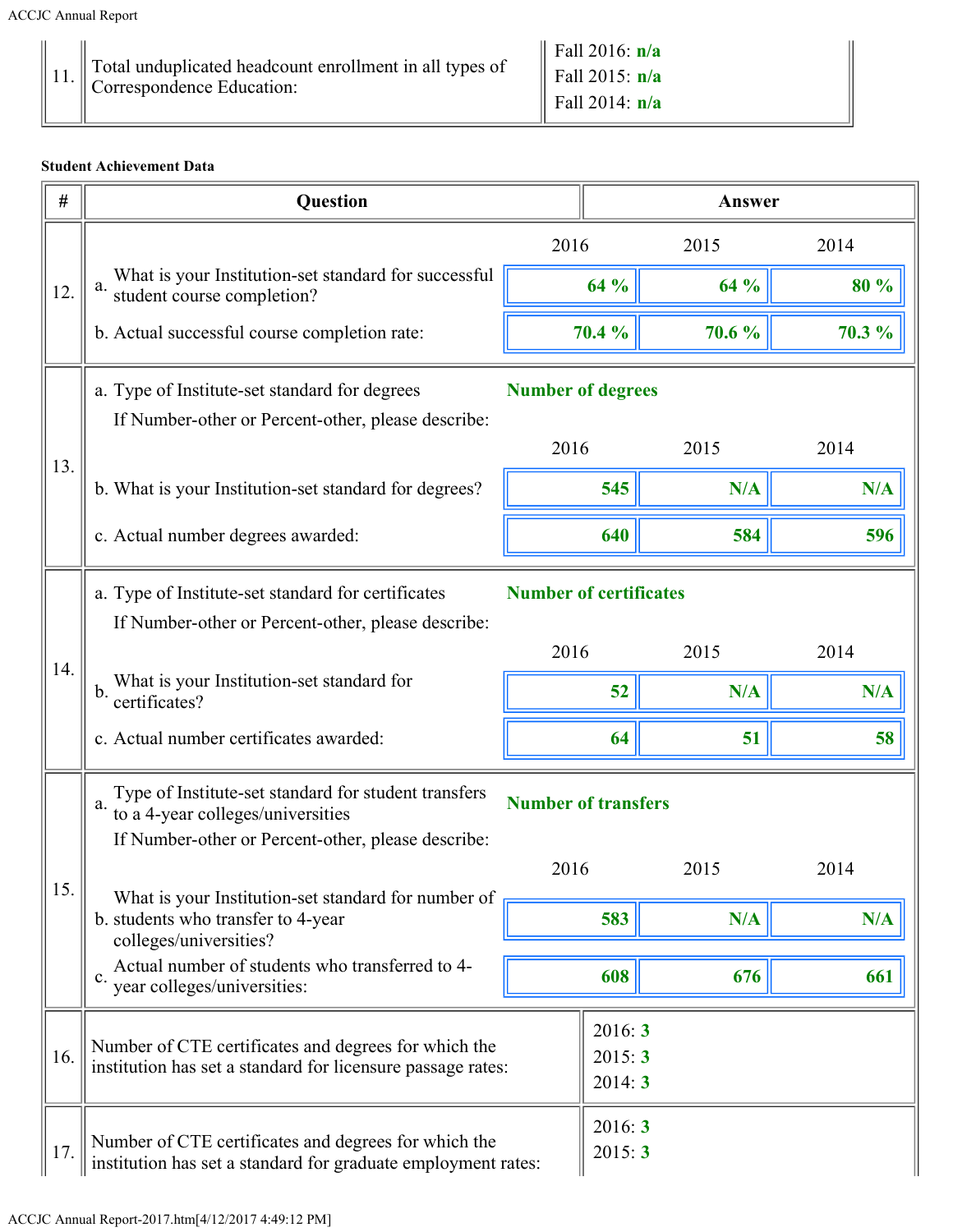|     |                                                                                                                                      |              |                                     | 2014:3                    |                           |                           |  |
|-----|--------------------------------------------------------------------------------------------------------------------------------------|--------------|-------------------------------------|---------------------------|---------------------------|---------------------------|--|
| 18. | Examination pass rates in programs for which students must pass a licensure examination in order to work in<br>their field of study: |              |                                     |                           |                           |                           |  |
|     | Program                                                                                                                              | Examination  | Institution set<br>standard $(\% )$ |                           | 2014 Pass<br>Rate $(\% )$ | 2013 Pass<br>Rate $(\% )$ |  |
|     | <b>Nursing</b>                                                                                                                       | <b>state</b> | 80%                                 | $85 \%$                   | 81%                       | 91 %                      |  |
|     | <b>Nursing Assistant/Home</b><br><b>Health Aide</b>                                                                                  | <b>state</b> | 90%                                 | 99%                       | 95 %                      | 94 %                      |  |
|     | <b>Honda PACT</b>                                                                                                                    | other        | 90%                                 | $83 \%$                   | 99%                       | 90 %                      |  |
|     | Job placement rates for students completing certificate programs and CTE (career-technical education)<br>degrees:                    |              |                                     |                           |                           |                           |  |
|     |                                                                                                                                      |              |                                     | $2015$ Job                | $2014$ Job                | $2013$ Job                |  |
| 19. | Program                                                                                                                              |              | Institution set<br>standard $(\% )$ | Placement<br>Rate $(\% )$ | Placement<br>Rate $(\% )$ | Placement<br>Rate $(\% )$ |  |
|     | <b>Nursing Program</b>                                                                                                               |              | 70%                                 | 74%                       | 69%                       | 78 %                      |  |
|     | <b>Nursing Assistant/Home Health Aide</b>                                                                                            |              | 90%                                 | 99%                       | $100 \%$                  | 100 %                     |  |
|     | <b>Honda PACT</b>                                                                                                                    |              | 90%                                 | $92\%$                    | 95%                       | 90 %                      |  |

# Student Learning Outcomes and Assessment

| #   | <b>Question</b>                                                                                                                                   |      | Answer |      |
|-----|---------------------------------------------------------------------------------------------------------------------------------------------------|------|--------|------|
|     | Courses                                                                                                                                           | 2016 | 2015   | 2014 |
| 20. | a. Total number of college courses:                                                                                                               | 554  | 581    | 574  |
|     | Number of college courses with ongoing<br>$\mathbf{b}$ .<br>assessment of learning outcomes:                                                      | 453  | 469    | 456  |
| 21. | Programs                                                                                                                                          | 2016 | 2015   | 2014 |
|     | Total number of college programs (all certificates<br>a. and degrees, and other programs as defined by<br>college):                               | 50   | 58     | 59   |
|     | Number of college programs with ongoing<br>$b$ .<br>assessment of learning outcomes:                                                              | 43   | 51     | 50   |
|     | <b>Student Services and Learning Support</b>                                                                                                      | 2016 | 2015   | 2014 |
| 22. | Total number of student services and learning<br>a. support activities (as college has identified or<br>grouped them for SSO/SAO implementation): | 24   | 23     | 24   |
|     | Number of student and learning support activities<br>$\mathbf{b}$ .<br>with ongoing assessment of learning outcomes:                              | 22   | 21     | 23   |

Other Information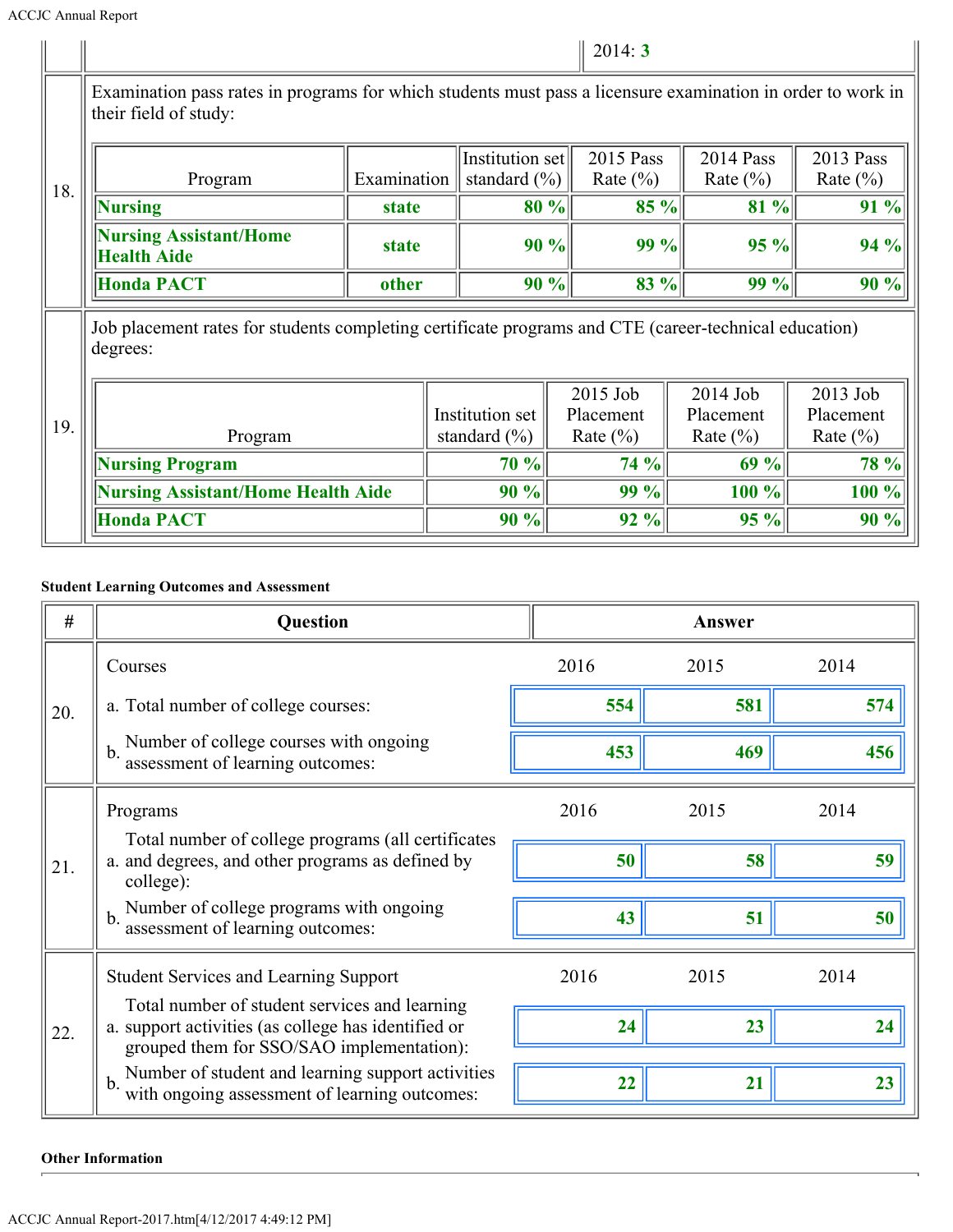|     | Please use this text box to provide any comments regarding the data submitted in this report (optional, no<br>limit).                                                                                                                                                                                                                                                                                                                                                                                                                                                                                                                                                                                                                                                                                                                                                                                                           |
|-----|---------------------------------------------------------------------------------------------------------------------------------------------------------------------------------------------------------------------------------------------------------------------------------------------------------------------------------------------------------------------------------------------------------------------------------------------------------------------------------------------------------------------------------------------------------------------------------------------------------------------------------------------------------------------------------------------------------------------------------------------------------------------------------------------------------------------------------------------------------------------------------------------------------------------------------|
| 23. | Clarification for items 5-9: results different from previous annual reports. Headcount reported for<br>2017 are captured at Census Day, as instructed. On previous annual reports, headcount was given<br>for end of term.                                                                                                                                                                                                                                                                                                                                                                                                                                                                                                                                                                                                                                                                                                      |
|     | Items 13-15: In addition to these newly set standards (degree, certificates and transfer), the college<br>also has an institutional set standard for transfer velocity, set at 35%. The college met the<br>standard with the current transfer velocity of 40% (transfer cohort 2015-2016).                                                                                                                                                                                                                                                                                                                                                                                                                                                                                                                                                                                                                                      |
|     | Item 18: Honda PACT pass rate dropped below the Institutional Set Standard. Faculty identified<br>that fewer students took the certification exam, as they were placed in dealerships (employment)<br>and were certified by the dealerships, rather than the certification exam. Moving forward,<br>program faculty are exploring programmatic requirements of fulfilling certification (through the<br>exam) as a part of the degree.                                                                                                                                                                                                                                                                                                                                                                                                                                                                                          |
|     | Items 20-22: 100% of all courses, programs and support services have defined SLOs. SLO<br>assessment is a part of the campus culture and is ongoing, systematic and used for quality<br>improvement (included in program review process). SLO assessment dialogue is ongoing and<br>identified at the course, program, department, division and institutional levels. As such, the college<br>has continued to grow in its assessment efforts. However, challenges still exist in reporting<br>assessment progress, in particular at the course level. As new courses are developed/approved,<br>there is a delay before they are taught and assessed. Courses that are only taught by adjunct<br>faculty also pose unique considerations for the college. The SLO Assessment Committee (SLOAC)<br>is continually reviewing college progress and making recommendations to maintain focus on<br>continuous quality improvement. |

The data included in this report are certified as a complete and accurate representation of the reporting institution.

Click to Print This Page

ACCJC | Contact Us

 $\bigcirc$  2010 ACCJC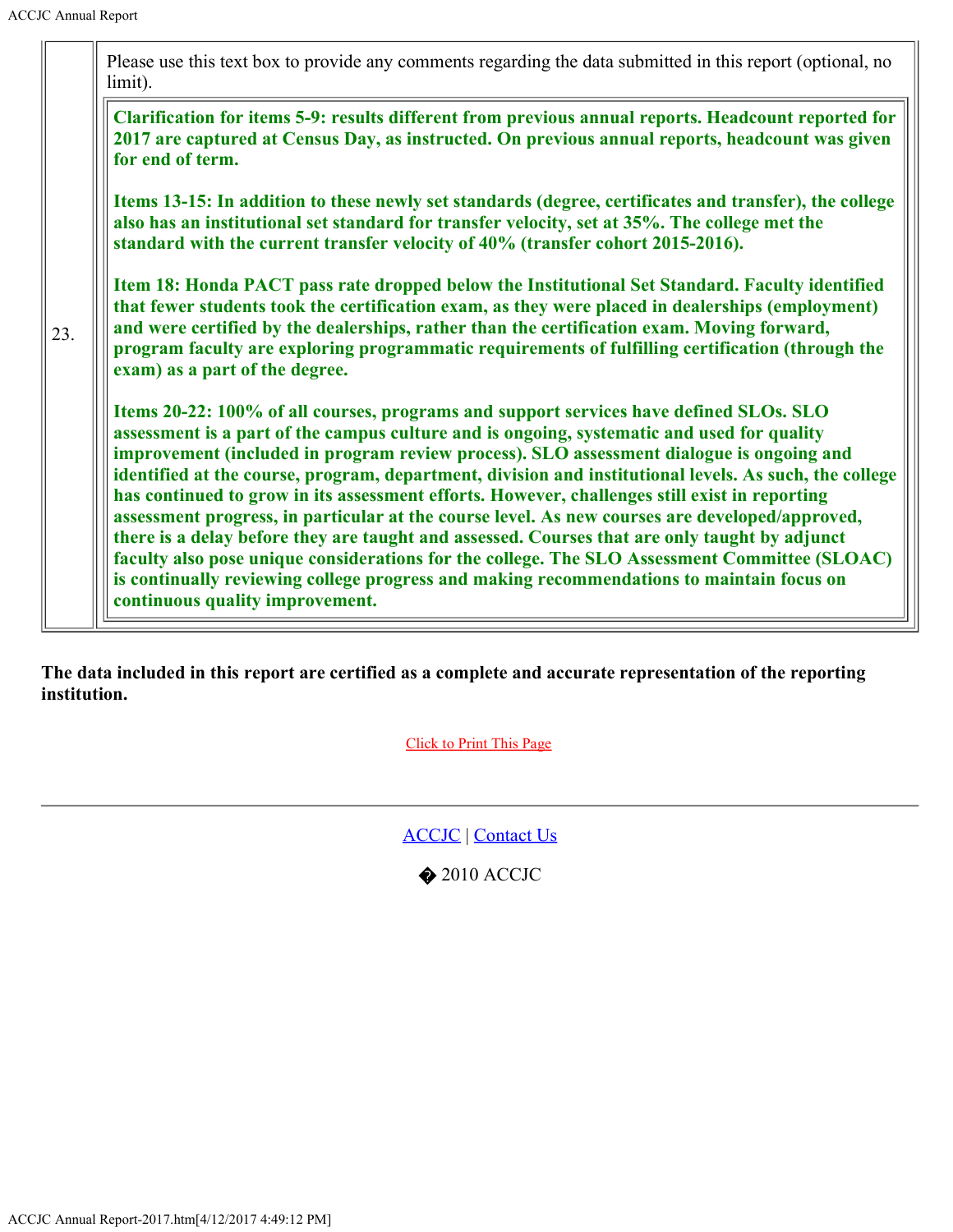<span id="page-16-0"></span>

| Help| Logout

#### **2016 Annual Report Final Submission** 03/31/2016

Evergreen Valley College 3095 Yerba Buena Road San Jose, CA 95135

**General Information**

| #   | Question                                                                                                                                                        | Answer                                                              |  |  |
|-----|-----------------------------------------------------------------------------------------------------------------------------------------------------------------|---------------------------------------------------------------------|--|--|
| 1.  | Confirm logged<br>into the correct<br>institution's<br>report                                                                                                   | Confirmed                                                           |  |  |
| 2.  | Name of<br>individual<br>preparing<br>report:                                                                                                                   | Keith Aytch                                                         |  |  |
| 3.  | Phone number<br>of person<br>preparing<br>report:                                                                                                               | (408) 270-6450                                                      |  |  |
| 4.  | E-mail of<br>person<br>preparing<br>report:                                                                                                                     | keith.aytch@evc.edu                                                 |  |  |
| 5а. | Provide the URL<br>(link) from the<br>college website<br>to the section<br>of the college<br>catalog which<br>states the<br>accredited<br>status with<br>ACCJC: | http://www.evc.edu/AcademicAffairs/Documents/1board_of_trustees.pdf |  |  |
| 5b. | Provide the URL<br>(link) from the<br>college website<br>to the colleges<br>online<br>statement of<br>accredited<br>status with<br>ACCJC:                       | http://www.evc.edu/discover-<br>evc/accreditation                   |  |  |
| 6.  | Total<br>unduplicated<br>headcount<br>enrollment:                                                                                                               | Fall 2015: 8,523<br>Fall 2014: 8,953<br>Fall 2013: 9,100            |  |  |
| 7.  | Total<br>unduplicated<br>headcount<br>enrollment in                                                                                                             | 6,225                                                               |  |  |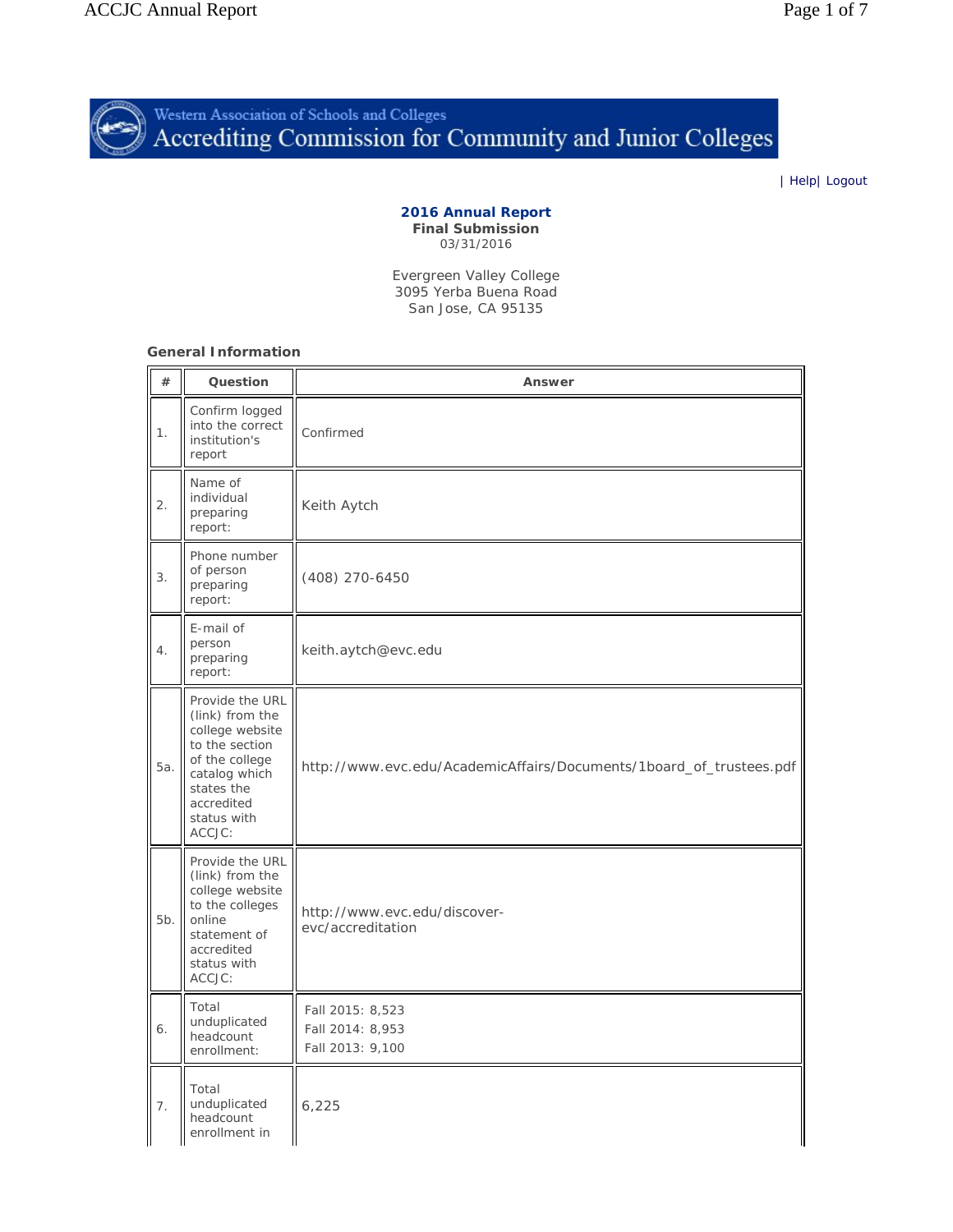|      | degree<br>applicable<br>credit courses<br>for fall 2015:                                                                                                  |                                                          |
|------|-----------------------------------------------------------------------------------------------------------------------------------------------------------|----------------------------------------------------------|
| 8.   | Headcount<br>enrollment in<br>pre-collegiate<br>credit courses<br>(which do not<br>count toward<br>degree<br>requirements)<br>for fall 2015:              | 2,297                                                    |
| 9.   | Number of<br>courses offered<br>via distance<br>education:                                                                                                | Fall 2015: 41<br>Fall 2014: 49<br>Fall 2013: 47          |
| 10.  | Number of<br>programs which<br>may be<br>completed via<br>distance<br>education:                                                                          | 0                                                        |
| 11.1 | Total<br>unduplicated<br>headcount<br>enrollment in<br>all types of<br><b>Distance</b><br>Education:                                                      | Fall 2015: 1,171<br>Fall 2014: 1,198<br>Fall 2013: 1,204 |
| 12.  | Total<br>unduplicated<br>headcount<br>enrollment in<br>all types of<br>Correspondence<br>Education:                                                       | Fall 2015: 0<br>Fall 2014: 0<br>Fall 2013: 16            |
| 13.  | Were all<br>correspondence<br>courses for<br>which students<br>enrolled in fall<br>2015 part of a<br>program which<br>leads to an<br>associate<br>degree? | No                                                       |

#### **Student Achievement Data**

| #    | Question                                                                                                                                                                                                                                                                                                                                                                                                                                                                                                                                                                                     | Answer |  |  |
|------|----------------------------------------------------------------------------------------------------------------------------------------------------------------------------------------------------------------------------------------------------------------------------------------------------------------------------------------------------------------------------------------------------------------------------------------------------------------------------------------------------------------------------------------------------------------------------------------------|--------|--|--|
| 14a. | What is your Institution-set standard for successful student<br>course completion?                                                                                                                                                                                                                                                                                                                                                                                                                                                                                                           | 64%    |  |  |
| 14b. | Successful student course completion rate for the fall 2015<br>70.43%<br>semester:                                                                                                                                                                                                                                                                                                                                                                                                                                                                                                           |        |  |  |
|      | Institution Set Standards for program completion: While institutions may determine the measures<br>for which they will set standards, most institutions will utilize this measure as it is core to their<br>mission. For purposes of definition, certificates include those certificate programs which qualify for<br>financial aid, principally those which lead to gainful employment. Completion of degrees and<br>certificates is to be presented in terms of total numbers. Each student who receives one or more<br>certificates or degrees in the specified year may be counted once. |        |  |  |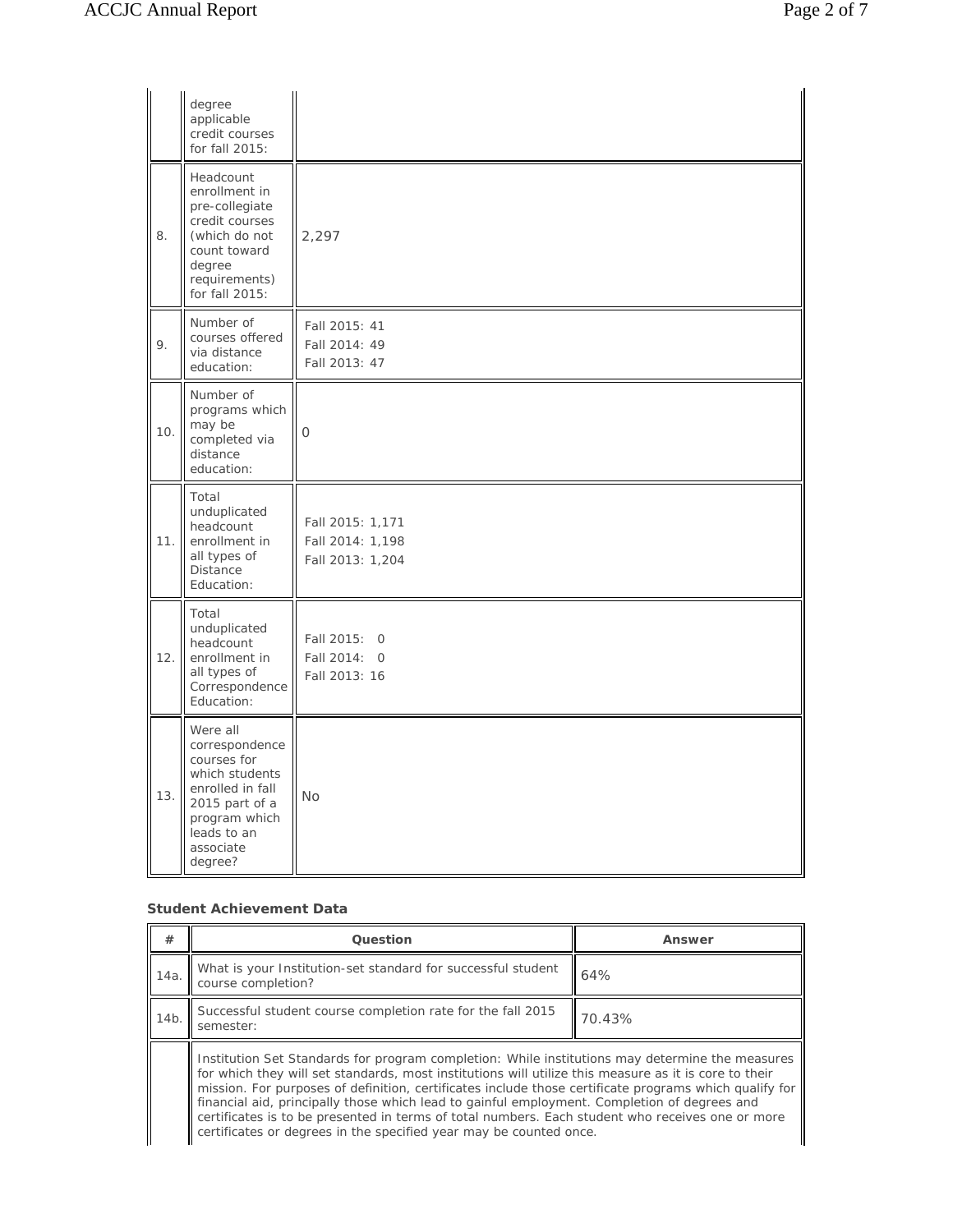|                   | а.                                                                                                                                                                                                                 | If you have an institution-set standard for student completion of degrees<br>and certificates combined, per year, what is it?                                                |                                   |                                   |                                       | N/A                          |
|-------------------|--------------------------------------------------------------------------------------------------------------------------------------------------------------------------------------------------------------------|------------------------------------------------------------------------------------------------------------------------------------------------------------------------------|-----------------------------------|-----------------------------------|---------------------------------------|------------------------------|
| 15.               | b.                                                                                                                                                                                                                 | If you have separate institution-set standards for degrees, what is your<br>institution-set standard for the number of student completion of degrees,<br>per year?           |                                   |                                   |                                       | N/A                          |
|                   | C.                                                                                                                                                                                                                 | If you have separate institution-set standards for certificates, what is your<br>institution-set standard for the number of student completion of<br>certificates, per year? |                                   |                                   |                                       | N/A                          |
| 16a.              |                                                                                                                                                                                                                    | Number of students (unduplicated) who received a<br>certificate or degree in the 2014-2015 academic year:                                                                    |                                   |                                   | 584                                   |                              |
| 16 <sub>b</sub> . |                                                                                                                                                                                                                    | Number of students who received a degree in the 2014-<br>2015 academic year:                                                                                                 |                                   |                                   | 533                                   |                              |
| 16с.              |                                                                                                                                                                                                                    | Number of students who received a certificate in the 2014-<br>2015 academic year:                                                                                            |                                   |                                   | 51                                    |                              |
| 17a.              |                                                                                                                                                                                                                    | If your college has an institution-set standard for the<br>number of students who transfer each year to 4-year<br>colleges/universities, what is it?                         |                                   |                                   | n/a                                   |                              |
| 17b.              |                                                                                                                                                                                                                    | Number of students who transferred to 4-year<br>colleges/universities in 2014-2015:                                                                                          |                                   |                                   | 676                                   |                              |
| 18a.              |                                                                                                                                                                                                                    | Does the college have any certificate programs which are<br>not career-technical education (CTE) certificates?                                                               |                                   |                                   | No                                    |                              |
| 18b.              |                                                                                                                                                                                                                    | If yes, please identify them:                                                                                                                                                |                                   |                                   | n/a                                   |                              |
| 19a.              | Number of career-technical education (CTE) certificates and<br>degrees:                                                                                                                                            |                                                                                                                                                                              |                                   |                                   | 33                                    |                              |
| 19b.              | Number of CTE certificates and degrees which have<br>identified technical and professional competencies that meet<br>employment standards and other standards, including those<br>for licensure and certification: |                                                                                                                                                                              |                                   | 33                                |                                       |                              |
| 19с.              | Number of CTE certificates and degrees for which the<br>institution has set a standard for licensure passage rates:                                                                                                |                                                                                                                                                                              |                                   | 3                                 |                                       |                              |
| 19d.              | Number of CTE certificates and degrees for which the<br>institution has set a standard for graduate employment<br>rates:                                                                                           |                                                                                                                                                                              |                                   | 3                                 |                                       |                              |
|                   |                                                                                                                                                                                                                    | 2013-2014 examination pass rates in programs for which students must pass a licensure<br>examination in order to work in their field of study:                               |                                   |                                   |                                       |                              |
| 20.               |                                                                                                                                                                                                                    | Program                                                                                                                                                                      | CIP Code<br>4 digits<br>( ## .##) | Examination                       | Institution<br>set standard<br>$(\%)$ | Pass Rate<br>$(\%)$          |
|                   |                                                                                                                                                                                                                    | Nursing<br>Nursing Assistant/Home Health                                                                                                                                     | 51.3801                           | state                             | 80 %                                  | 81.38 %                      |
|                   | Aide                                                                                                                                                                                                               | Honda PACT                                                                                                                                                                   | 51.1614<br>47.0604                | state<br>other                    | 90 %<br>90 %                          | 94.5 %<br>99 %               |
|                   |                                                                                                                                                                                                                    | 2013-2014 job placement rates for students completing certificate programs and CTE (career-<br>technology education) degrees:                                                |                                   |                                   |                                       |                              |
| 21.               |                                                                                                                                                                                                                    | Program                                                                                                                                                                      |                                   | CIP Code<br>4 digits<br>( ## .##) | Institution<br>set standard<br>$(\%)$ | dol<br>Placement<br>Rate (%) |
|                   |                                                                                                                                                                                                                    | Nursing                                                                                                                                                                      |                                   | 51.3801                           | 70 %                                  | 100 %                        |
|                   |                                                                                                                                                                                                                    | Nursing Assistant/Home Health Aide                                                                                                                                           |                                   |                                   | 90 %<br>51.1614                       | 69 %                         |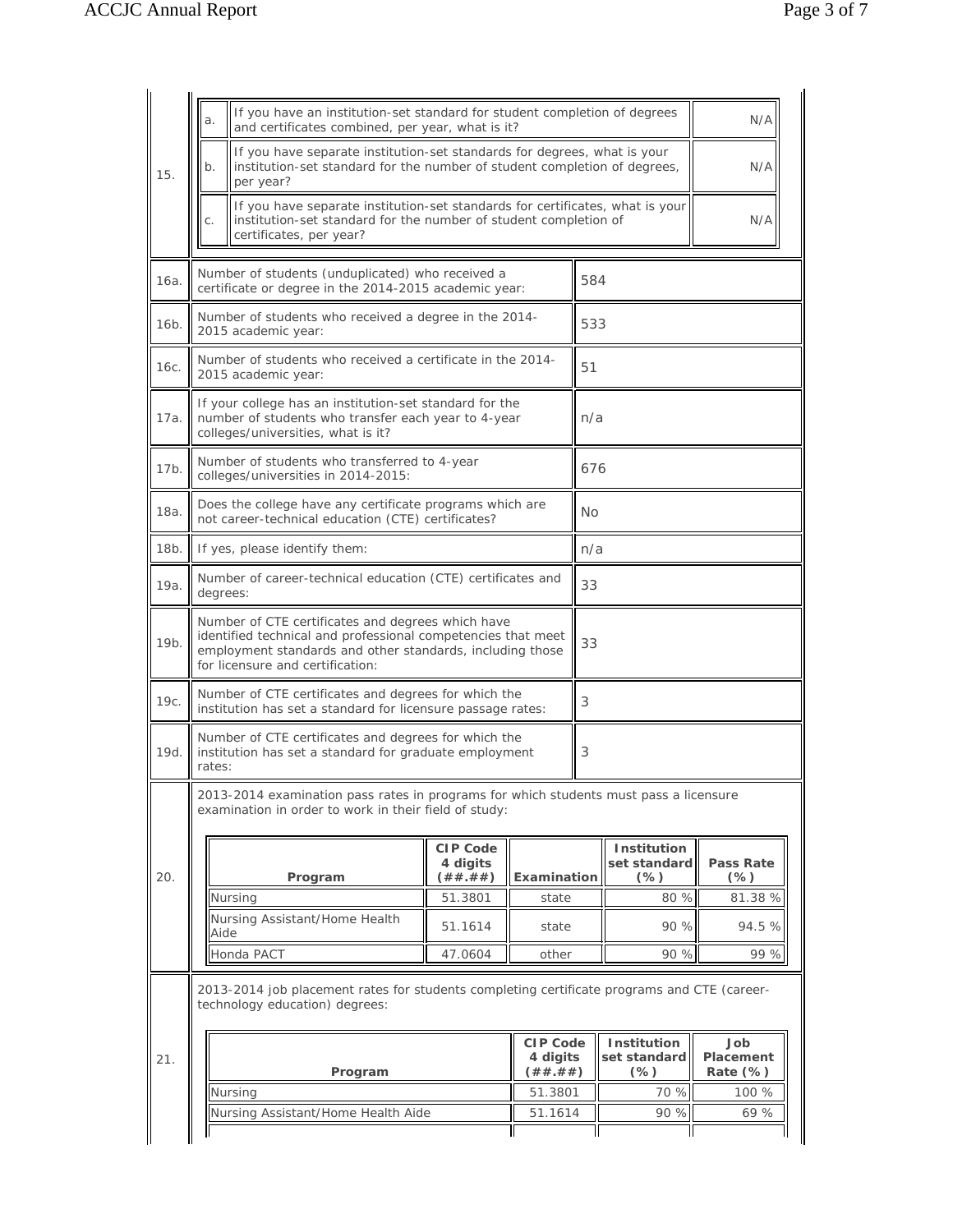|     | Honda PACT                                                                                                                                                                                                                                                                                                                                                                                                                                                                                                                                                                                                                                                                                                                                                                                                                                                                                                                                                                                                                                                                                                                                                                                                                                                                                                                                                                                                                                                                                                                                                                                                                                          | 90 %<br>47.0604                                                                                                                                                  | 95 %                        |  |  |
|-----|-----------------------------------------------------------------------------------------------------------------------------------------------------------------------------------------------------------------------------------------------------------------------------------------------------------------------------------------------------------------------------------------------------------------------------------------------------------------------------------------------------------------------------------------------------------------------------------------------------------------------------------------------------------------------------------------------------------------------------------------------------------------------------------------------------------------------------------------------------------------------------------------------------------------------------------------------------------------------------------------------------------------------------------------------------------------------------------------------------------------------------------------------------------------------------------------------------------------------------------------------------------------------------------------------------------------------------------------------------------------------------------------------------------------------------------------------------------------------------------------------------------------------------------------------------------------------------------------------------------------------------------------------------|------------------------------------------------------------------------------------------------------------------------------------------------------------------|-----------------------------|--|--|
|     | Please list any other institution set standards at your college:                                                                                                                                                                                                                                                                                                                                                                                                                                                                                                                                                                                                                                                                                                                                                                                                                                                                                                                                                                                                                                                                                                                                                                                                                                                                                                                                                                                                                                                                                                                                                                                    |                                                                                                                                                                  |                             |  |  |
| 22. | Criteria Measured (i.e.<br>persistence, starting<br>salary, etc.)                                                                                                                                                                                                                                                                                                                                                                                                                                                                                                                                                                                                                                                                                                                                                                                                                                                                                                                                                                                                                                                                                                                                                                                                                                                                                                                                                                                                                                                                                                                                                                                   | Definition                                                                                                                                                       | Institution<br>set standard |  |  |
|     | Transfer Rate (transfer<br>velocity)                                                                                                                                                                                                                                                                                                                                                                                                                                                                                                                                                                                                                                                                                                                                                                                                                                                                                                                                                                                                                                                                                                                                                                                                                                                                                                                                                                                                                                                                                                                                                                                                                | Dividing the number of students with<br>enrollments at a Bachelors granting<br>institution by the total size of the transfer<br>cohort yields the transfer rate. | 35%                         |  |  |
| 23. | Effective practice to share with the field: Describe examples of effective and/or innovative<br>practices at your college for setting institution-set standards, evaluating college or programmatic<br>performance related to student achievement, and changes that have happened in response to<br>analyzing college or program performance (1,250 character limit, approximately 250 words).<br>The college is developing its understanding of ISS. As such, previously (2015 annual report),<br>with its interpretation of successful course completion, the ISS was set as an aspirational rate<br>of 80%. This year, the campus Institutional Effectiveness Committee (IEC) reviewed<br>successful course completion data over the past five years and triangulated the data by<br>reviewing 5 year state and peer institution averages. Dialogue regarding student data<br>resulted in setting a thoughtful ISS of 64% and identification of another ISS tied to the<br>mission. Through our campus conversation with our student data, IEC reflected that 1/3 of<br>our students select transfer as their educational goal at the time of application. IEC followed<br>the same process as outlined for successful course completion to triangulate data to set an<br>ISS for transfer rate. These ISS(s) were then shared and endorsed by governance structures<br>including Academic Senate and College Council. The college is currently applying the same<br>methodology to set program set standards for successful course completion. Having set<br>appropriate ISS allows the college to measure student achievement that will impact |                                                                                                                                                                  |                             |  |  |

### **Student Learning Outcomes and Assessment**

| #   |                                                   |         | Question                                                                                                                       | Answer                                      |      |
|-----|---------------------------------------------------|---------|--------------------------------------------------------------------------------------------------------------------------------|---------------------------------------------|------|
|     | Courses                                           |         |                                                                                                                                |                                             |      |
| 24. |                                                   | a.      | Total number of college courses:                                                                                               |                                             | 581  |
|     |                                                   | $b$ .   | Number of college courses with ongoing assessment of learning outcomes                                                         |                                             | 469  |
|     |                                                   |         |                                                                                                                                | Auto-calculated field: percentage of total: | 80.7 |
|     |                                                   | Courses |                                                                                                                                |                                             |      |
| 25. |                                                   | a.      | Total number of college programs (all certificates and degrees, and other<br>programs as defined by college):                  |                                             | 58   |
|     |                                                   | $b$ .   | Number of college programs with ongoing assessment of learning<br>outcomes                                                     |                                             | 51   |
|     |                                                   |         |                                                                                                                                | Auto-calculated field: percentage of total: | 87.9 |
|     |                                                   | Courses |                                                                                                                                |                                             |      |
| 26. |                                                   | a.      | Total number of student and learning support activities (as college has<br>identified or grouped them for SLO implementation): |                                             | 23   |
|     |                                                   | $b$ .   | Number of student and learning support activities with ongoing<br>assessment of learning outcomes:                             |                                             | 21   |
|     |                                                   |         |                                                                                                                                | Auto-calculated field: percentage of total: | 91.3 |
|     | URL(s) from the college website where prospective |         |                                                                                                                                |                                             |      |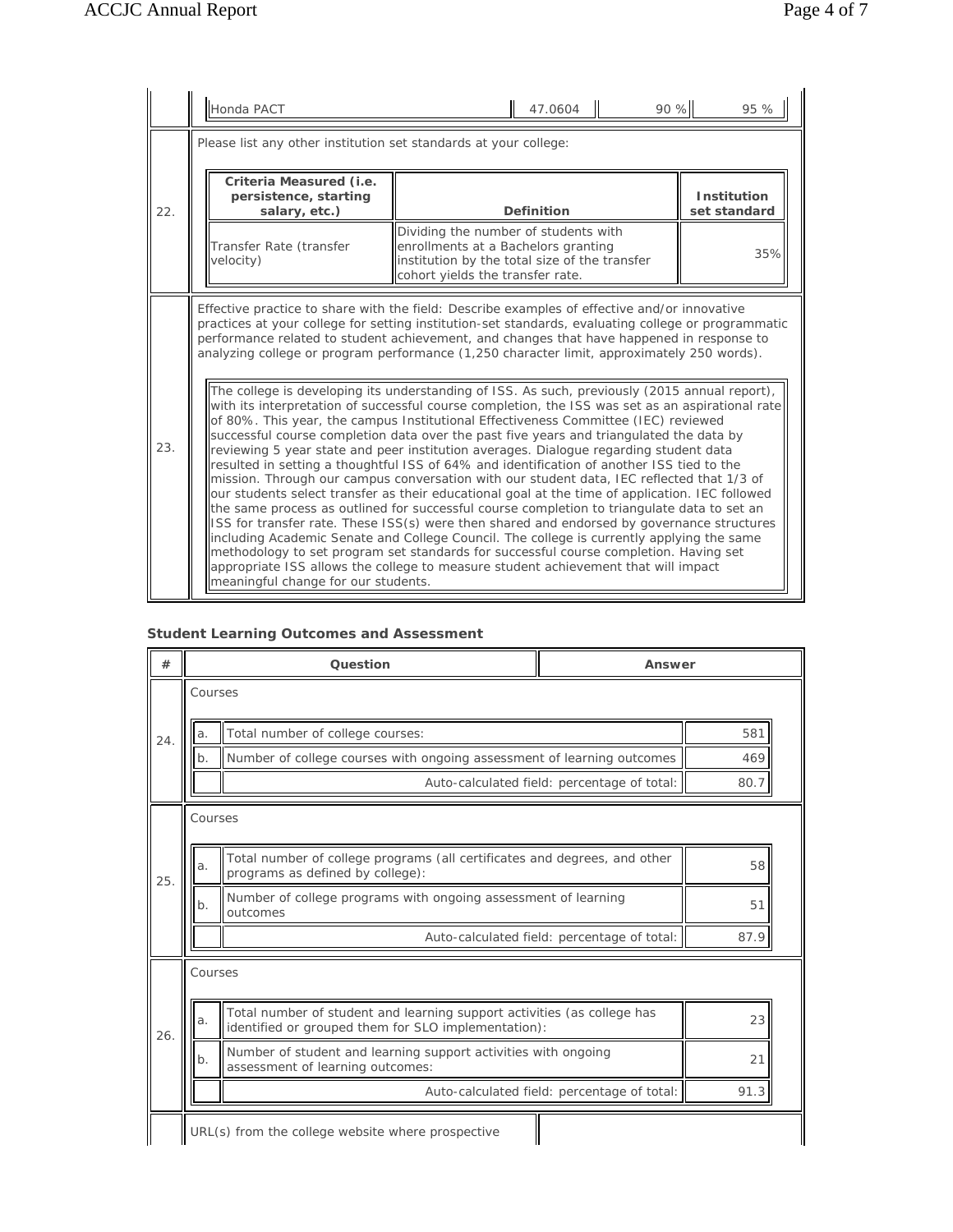| 27. | students can find SLO assessment results for<br>instructional programs:                                                                                                                                                                                                                                                                                                                                                                                                                                                                                                                                                                                                                                                                                                                                                                                                                                                                                                                                                                                                                                                                                                                                                         | http://www.evc.edu/discover-evc/student-learning-<br>outcomes-(slos)/student-learning-outcomes-(slo)- |  |
|-----|---------------------------------------------------------------------------------------------------------------------------------------------------------------------------------------------------------------------------------------------------------------------------------------------------------------------------------------------------------------------------------------------------------------------------------------------------------------------------------------------------------------------------------------------------------------------------------------------------------------------------------------------------------------------------------------------------------------------------------------------------------------------------------------------------------------------------------------------------------------------------------------------------------------------------------------------------------------------------------------------------------------------------------------------------------------------------------------------------------------------------------------------------------------------------------------------------------------------------------|-------------------------------------------------------------------------------------------------------|--|
| 28. | Number of courses identified as part of the general<br>education (GE) program:                                                                                                                                                                                                                                                                                                                                                                                                                                                                                                                                                                                                                                                                                                                                                                                                                                                                                                                                                                                                                                                                                                                                                  | 157                                                                                                   |  |
| 29. | Percent of GE courses with ongoing assessment of GE<br>learning outcomes:                                                                                                                                                                                                                                                                                                                                                                                                                                                                                                                                                                                                                                                                                                                                                                                                                                                                                                                                                                                                                                                                                                                                                       | 53%                                                                                                   |  |
| 30. | Do your institution's GE outcomes include all areas<br>identified in the Accreditation Standards?                                                                                                                                                                                                                                                                                                                                                                                                                                                                                                                                                                                                                                                                                                                                                                                                                                                                                                                                                                                                                                                                                                                               | Yes                                                                                                   |  |
| 31. | Number of GE courses with Student Learning Outcomes<br>mapped to GE program Student Learning Outcomes:                                                                                                                                                                                                                                                                                                                                                                                                                                                                                                                                                                                                                                                                                                                                                                                                                                                                                                                                                                                                                                                                                                                          | 83                                                                                                    |  |
| 32. | Number of Institutional Student Learning Outcomes<br>defined:                                                                                                                                                                                                                                                                                                                                                                                                                                                                                                                                                                                                                                                                                                                                                                                                                                                                                                                                                                                                                                                                                                                                                                   | 5                                                                                                     |  |
| 33. | Percentage of college instructional programs and<br>student and learning support activities which have<br>Institutional Student Learning Outcomes mapped to<br>those programs (courses) and activities (student and<br>learning support activities).                                                                                                                                                                                                                                                                                                                                                                                                                                                                                                                                                                                                                                                                                                                                                                                                                                                                                                                                                                            | 40%                                                                                                   |  |
| 34. | Percent of institutional outcomes (ILOs) with ongoing<br>assessment of learning outcomes:                                                                                                                                                                                                                                                                                                                                                                                                                                                                                                                                                                                                                                                                                                                                                                                                                                                                                                                                                                                                                                                                                                                                       | 100%                                                                                                  |  |
|     | Effective practice to share with the field: Describe effective and/or innovative practices at your<br>college for measuring ILOs, documenting accomplishment of ILOs in non-instructional areas of the<br>college, informing college faculty, staff, students, and the public about ILOs, or other aspects of<br>your ILO practice (1,250 character limit, approximately 250 words).<br>The college is utilizing a multi-pronged approach to GE/ILO assessment. More specifically, the<br>college leverages existing course/program assessments to inform GE/ILO assessment, as well<br>as creating GE/ILO specific assessments. The results are documented on the ILO assessment<br>matrix, which follows the same reporting format as all other SLO Assessment documentation.<br>In fall 2014, the SLO committee recommended use of a standardized written communication<br>rubric that was approved and used by various academic areas on campus. Throughout the<br>assessment process, GE/ILO assessments and results are shared with the full college during<br>the biannual college-wide staff development days. To inform the external community, the ILO<br>assessment matrix is posted on the EVC Website, under SLOs. |                                                                                                       |  |
| 35. |                                                                                                                                                                                                                                                                                                                                                                                                                                                                                                                                                                                                                                                                                                                                                                                                                                                                                                                                                                                                                                                                                                                                                                                                                                 |                                                                                                       |  |
|     | Each of the following narrative responses is limited to 250 words. As you develop your<br>responses, please be mindful of success stories that can be reported in the last question of<br>this section. We look forward to including this information from colleges in our report to the<br>Commission and the field in June.                                                                                                                                                                                                                                                                                                                                                                                                                                                                                                                                                                                                                                                                                                                                                                                                                                                                                                   |                                                                                                       |  |
|     | Please discuss alignment of student learning outcomes at your institution, from institutional and<br>course to program level. Describe your activities beyond crosswalking or charting all outcomes to<br>courses in a program (often called "mapping"), to analysis and implementation of alignment in the<br>planning of curriculum and delivery of instruction. Discuss how the alignment effort has resulted in<br>changes of expected outcomes and/or how students' programs of study have been clarified. Note<br>whether the described practices apply to all instructional programs at the college (1,250 character<br>limit, approximately 250 words).                                                                                                                                                                                                                                                                                                                                                                                                                                                                                                                                                                 |                                                                                                       |  |
|     |                                                                                                                                                                                                                                                                                                                                                                                                                                                                                                                                                                                                                                                                                                                                                                                                                                                                                                                                                                                                                                                                                                                                                                                                                                 |                                                                                                       |  |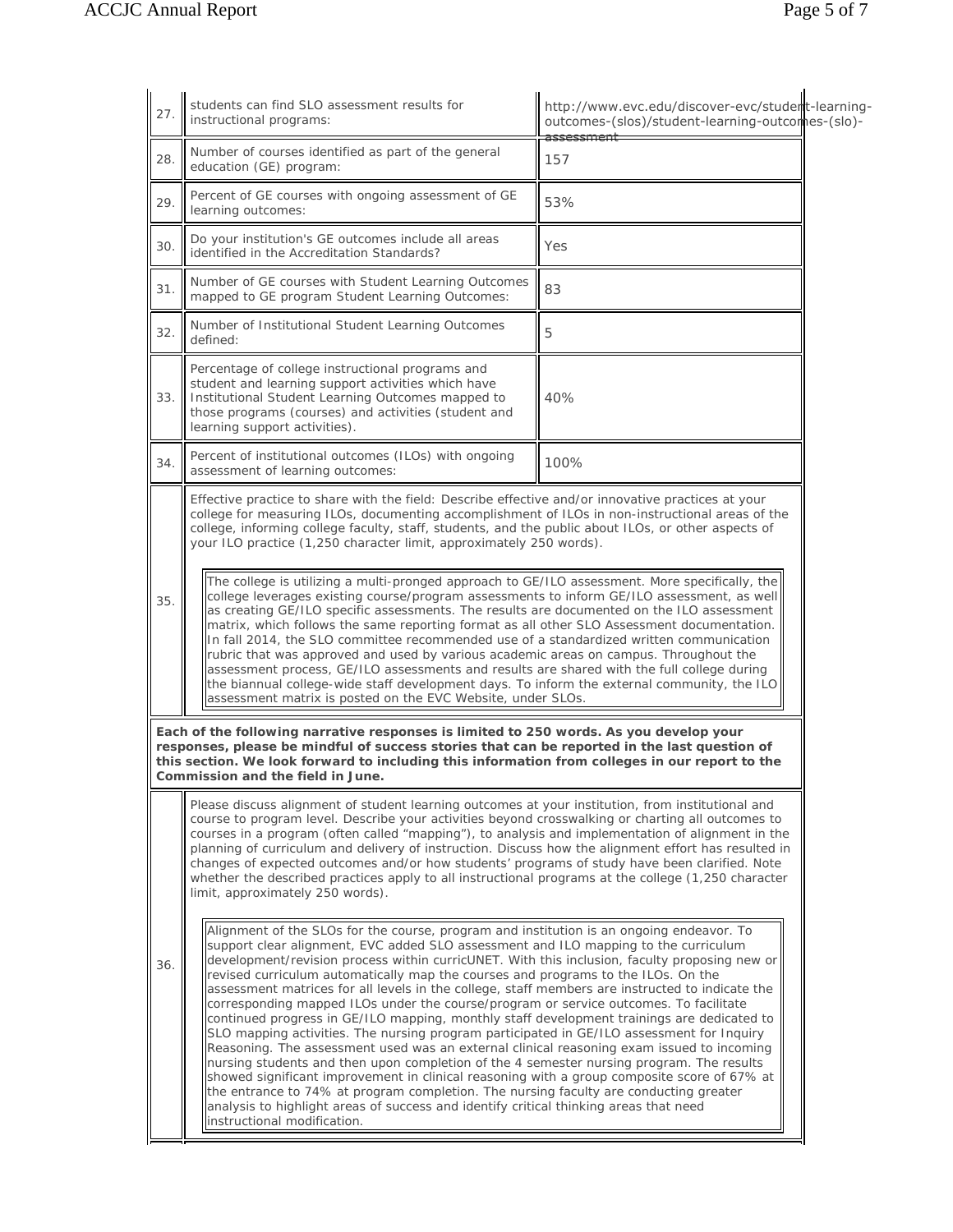|     |     | Describe the various communication strategies at your college to share SLO assessment results for<br>usage by internal and external audiences. Explain how communications take into account how the<br>information is expected to influence the behavior or decisions of particular audiences. Discuss how<br>communication of student learning outcomes assessment information and results impacts student<br>behavior and achievement (1,250 character limit, approximately 250 words).                                                                                                                                                                                                                                                                                                                                                                                                                                                                                                                                                                                                                                                                                                                                                                                                                                                                                                                                                        |
|-----|-----|--------------------------------------------------------------------------------------------------------------------------------------------------------------------------------------------------------------------------------------------------------------------------------------------------------------------------------------------------------------------------------------------------------------------------------------------------------------------------------------------------------------------------------------------------------------------------------------------------------------------------------------------------------------------------------------------------------------------------------------------------------------------------------------------------------------------------------------------------------------------------------------------------------------------------------------------------------------------------------------------------------------------------------------------------------------------------------------------------------------------------------------------------------------------------------------------------------------------------------------------------------------------------------------------------------------------------------------------------------------------------------------------------------------------------------------------------|
| 37. |     | The college communicates SLO assessment results through several avenues, including online<br>reporting through the assessment matrices, department/division sharing at monthly division<br>meetings, program reviews and college-wide discussion at biannual staff development days.<br>During college-wide meetings, SLO assessment sharing of best practices has occurred with<br>panel members presenting results in different facets of assessment- including closing the loop<br>of assessment. The college audience then has opportunity for Q&A therefore, creating open<br>dialogue and the opportunity to learn from colleagues. Students are influenced by SLO<br>assessment results, in that recommended changes often involve a change in instruction or<br>method in which services are provided. Students are actively aware of SLO assessment, as<br>they are completing assessments is all facets of the college, including ILO assessment.                                                                                                                                                                                                                                                                                                                                                                                                                                                                                      |
|     |     | Explain how dialog and reporting of SLO assessment results takes place at the departmental and<br>institutional levels. Note whether practices involve all programs at the college. Illustrate how dialog<br>and reporting impact program review, institutional planning, resource allocation, and institutional<br>effectiveness (1,250 character limit, approximately 250 words).                                                                                                                                                                                                                                                                                                                                                                                                                                                                                                                                                                                                                                                                                                                                                                                                                                                                                                                                                                                                                                                              |
|     | 38. | All facets of Outcomes assessment are reported using web-based matrices. This allows the<br>college community to access results at any time and to use the same language when<br>describing assessment practices, results and improvements. At the SLO website, the<br>assessment matrices are divided by courses, programs, services and ILOs. They are then<br>further aligned by division/department. Further analysis of specific areas are reviewed at<br>monthly division or department meetings. For college-wide discussion, during the biannual<br>staff development days, a portion of the morning program is devoted to the SLO Assessment<br>Best Practices Panel. Panel participants vary each session and represent assessment in all<br>facets of the college. Panel members share assessment operational procedures, discuss data<br>results, indicate a plan for improvement and results of reassessment. SLO assessment results<br>inform program review, resource allocation and institutional effectiveness. The clearest<br>avenue for the linkage is identified on the college's program review template-Part C, Student<br>Learning Outcomes and Assessment. To further enhance delineation of SLO assessment to<br>institutional effectiveness, the college invested in CurricUNET Meta system with an SLO<br>assessment & program review module. The college is testing and hopes to implement<br>modules in Fall 2016. |
|     |     | Please share with us two or three success stories about the impacts of SLO practices on student<br>learning, achievement, and institutional effectiveness. Describe the practices which led to the<br>success (1,250 character limit, approximately 250 words).                                                                                                                                                                                                                                                                                                                                                                                                                                                                                                                                                                                                                                                                                                                                                                                                                                                                                                                                                                                                                                                                                                                                                                                  |
|     | 39. | In fall 2014, the faculty in Art 26A, representational drawing, assessed a SLO with positive<br>results indicating student attainment of the SLO (85%); however, the faculty added an<br>additional assignment (sketch book drawings) to enhance student mastery of the SLO. With<br>implementation of the learning activity, 100% of the students assessed at mastery of the<br>SLO. A favorable outcome that the faculty will now imbed the assignment in the ongoing<br>learning activities. In fall 2015, the Career and Transfer Center, assessed a learning outcome<br>at three different points in the semester. After the first assessment (student cohort),<br>revisions were made to instruction and student average growth margin doubled from 20% in<br>cohort A to 40% in cohorts B & C. In spring 2015, the accounting AS program faculty closed<br>the loop of assessment for their PLO#3. Initial assessment results revealed a deficiency in<br>successfully completing a complex semester end project. The following semester, faculty<br>spend additional instructional time on the topic and assessed student attainment earlier<br>during the semester mid-term. The student attainment of the PLO increased by 12%. As a<br>result, faculty have integrated the change.                                                                                                                                                    |

## **Substantive Change Items**

| #     | Question                                         | Answer                                       |
|-------|--------------------------------------------------|----------------------------------------------|
| ll 40 | Number of submitted substantive change requests: | 2014-2015: 0<br>2013-2014: 0<br>2012-2013: 0 |
|       |                                                  |                                              |